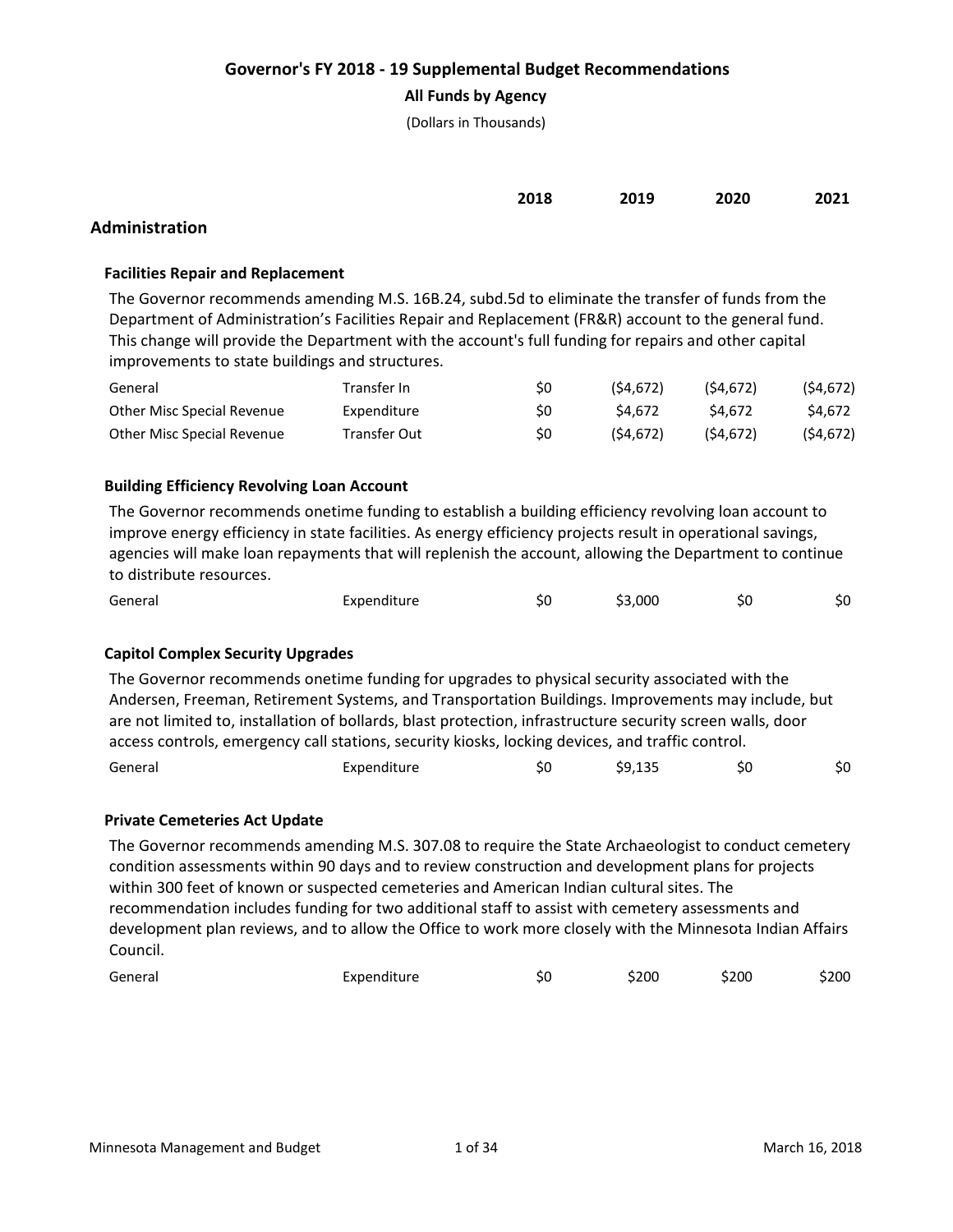## **All Funds by Agency**

(Dollars in Thousands)

|                                   |                     | 2018 | 2019      | 2020      | 2021      |
|-----------------------------------|---------------------|------|-----------|-----------|-----------|
| Administration                    |                     |      |           |           |           |
| <b>Total For: Administration</b>  |                     |      |           |           |           |
| General                           | <b>Transfer In</b>  | \$0  | (54, 672) | (54, 672) | (54, 672) |
| General                           | <b>Expenditure</b>  | \$0  | \$12,335  | \$200     | \$200     |
| <b>Other Misc Special Revenue</b> | <b>Expenditure</b>  | \$0  | \$4,672   | \$4,672   | \$4,672   |
| <b>Other Misc Special Revenue</b> | <b>Transfer Out</b> | \$0  | (54, 672) | (54, 672) | (54, 672) |
|                                   |                     |      |           |           |           |

## **Agriculture**

## **Capital Laboratory Equipment**

| The Governor recommends onetime funding for new lab equipment in the Department of Agriculture's      |             |    |         |    |     |  |  |  |
|-------------------------------------------------------------------------------------------------------|-------------|----|---------|----|-----|--|--|--|
| laboratory. The existing equipment, which is used for food safety and agricultural chemical and plant |             |    |         |    |     |  |  |  |
| disease sample testing, has reached the end of its useful life and needs to be replaced.              |             |    |         |    |     |  |  |  |
| General                                                                                               | Expenditure | S0 | \$1.041 | S0 | \$0 |  |  |  |

### **Laboratory Building Infrastructure Improvements and Renovation**

The Governor recommends onetime funding for relocation expenses associated with the capital improvements to the Department of Health and Department of Agriculture's laboratory building. The \$19.9 million capital improvement project is included in the Governor's 2018 capital budget recommendations.

| General | Expenditure | эu | \$720 | \$0 | \$0 |
|---------|-------------|----|-------|-----|-----|
|         |             |    |       |     |     |

#### **Rural Mental Health**

The Governor recommends funding for the Rural Mental Health Initiative that will provide a grant from the Department of Agriculture to Minnesota State in order to hire one additional rural mental health specialist that will provide confidential, one-on-one counseling tailored to farmers and their unique concerns. Currently only one specialist serves the entire state. Funding is also included to conduct a coordinated public information campaign engaging farm groups and other stakeholders in order to reduce the stigma of mental health challenges and support mental health education.

| General | Expenditure | SU | \$200 | \$200 | \$200 |
|---------|-------------|----|-------|-------|-------|
|---------|-------------|----|-------|-------|-------|

#### **Total For: Agriculture**

| $'$ a in a isa<br>_ _ _ _ | -----<br><br>--- | 50 | ,961 | \$200 | \$200 |
|---------------------------|------------------|----|------|-------|-------|
|                           |                  |    |      |       |       |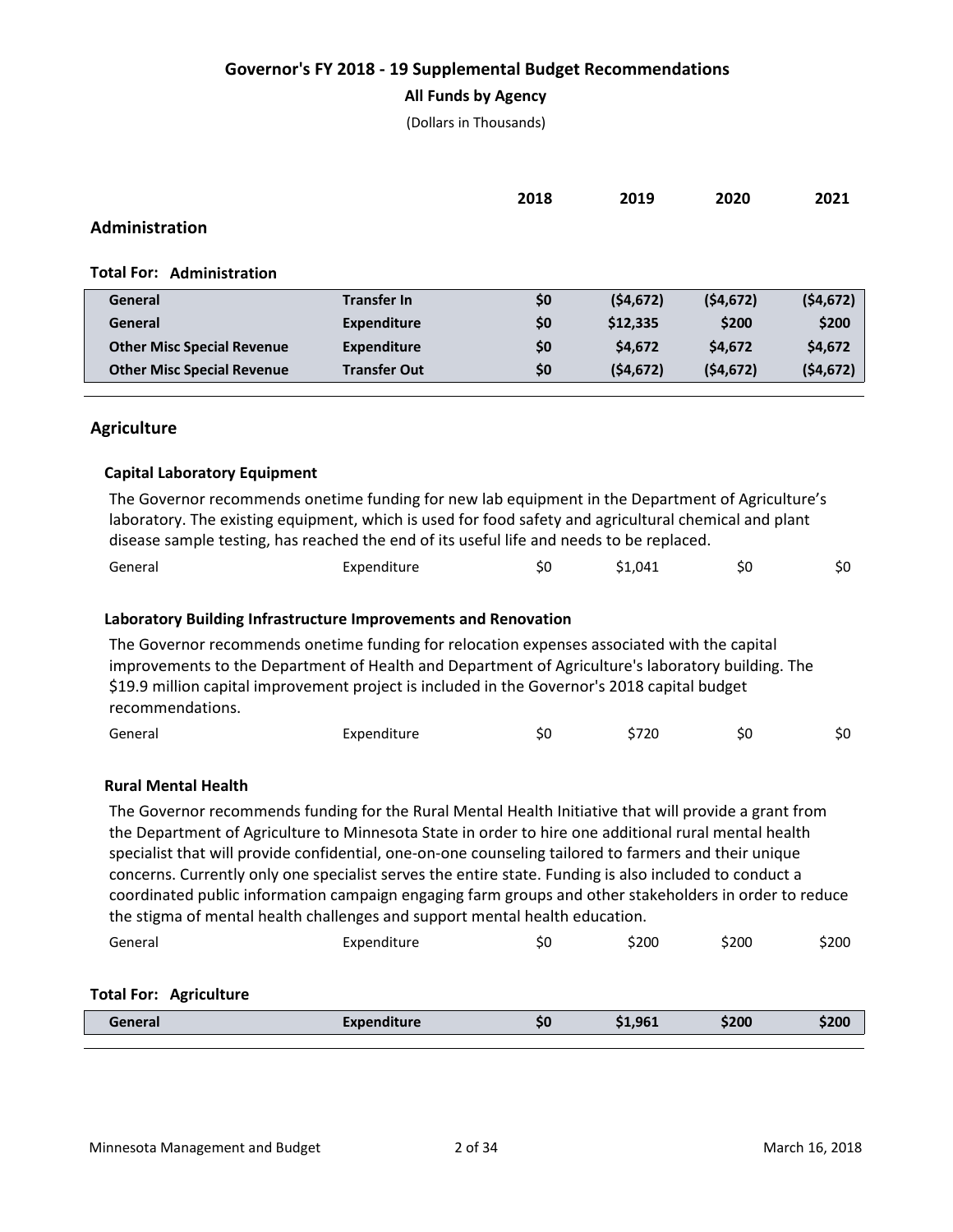## **All Funds by Agency**

(Dollars in Thousands)

|  | 2018 2019 2020 2021 |  |
|--|---------------------|--|
|  |                     |  |

## **Commerce**

## **Utility Grid Assessment Extension**

The Governor recommends removing the current June 30, 2018 sunset date for the Energy Planning and Systems assessment. This will continue the Department's participation in regional and federal electric and natural gas reliability oversight, ensuring adequate and secure generation and transmission resources to serve homes and businesses in Minnesota. This proposal is net neutral to state funds.

| Restricted Misc Special Rev | Revenue     | S0 | \$500 | \$500 | \$500 |
|-----------------------------|-------------|----|-------|-------|-------|
| Restricted Misc Special Rev | Expenditure | S0 | \$500 | \$500 | \$500 |

## **Premium Security Plan Account Transfers Out**

The Governor recommends two one-time transfers in FY 2020 from the Premium Security Plan Account in the Special Revenue Fund totaling \$172.3 million. One transfer provides \$130.7 million in resources to the General Fund. The second transfer provides \$41.6 million to the Department of Human Services to fund the MinnesotaCare Buy-In Reserve; these funds reflect transfers from the pre-existing Minnesota Comprehensive Health Association program. This change results in a Premium Security Plan Account balance of \$210.7 million in FY 2021.

| General                     | Transfer In  | \$0 | S0 | \$130.720 | \$0 |
|-----------------------------|--------------|-----|----|-----------|-----|
| Restricted Misc Special Rev | Transfer Out | \$0 | S0 | \$172.328 | \$0 |

#### **Total For: Commerce**

| General                            | <b>Transfer In</b>  | \$0 | \$0   | \$130,720 | \$0   |
|------------------------------------|---------------------|-----|-------|-----------|-------|
| <b>Restricted Misc Special Rev</b> | <b>Revenue</b>      | \$0 | \$500 | \$500     | \$500 |
| <b>Restricted Misc Special Rev</b> | Expenditure         | \$0 | \$500 | \$500     | \$500 |
| <b>Restricted Misc Special Rev</b> | <b>Transfer Out</b> | \$0 | S0    | \$172,328 | \$0   |
|                                    |                     |     |       |           |       |

## **Corrections**

#### **Offender Health Care Contract**

The Governor recommends \$7.8 million to fund increasing healthcare costs, including pharmaceuticals and the provision of electronic health records (EHR), for an offender population of nearly 10,000 that has varied and complex illnesses and is less healthy than the general population.

| General | Expenditure | SU | \$7,800 | \$2,668 | \$3,868 |
|---------|-------------|----|---------|---------|---------|
|         |             |    |         |         |         |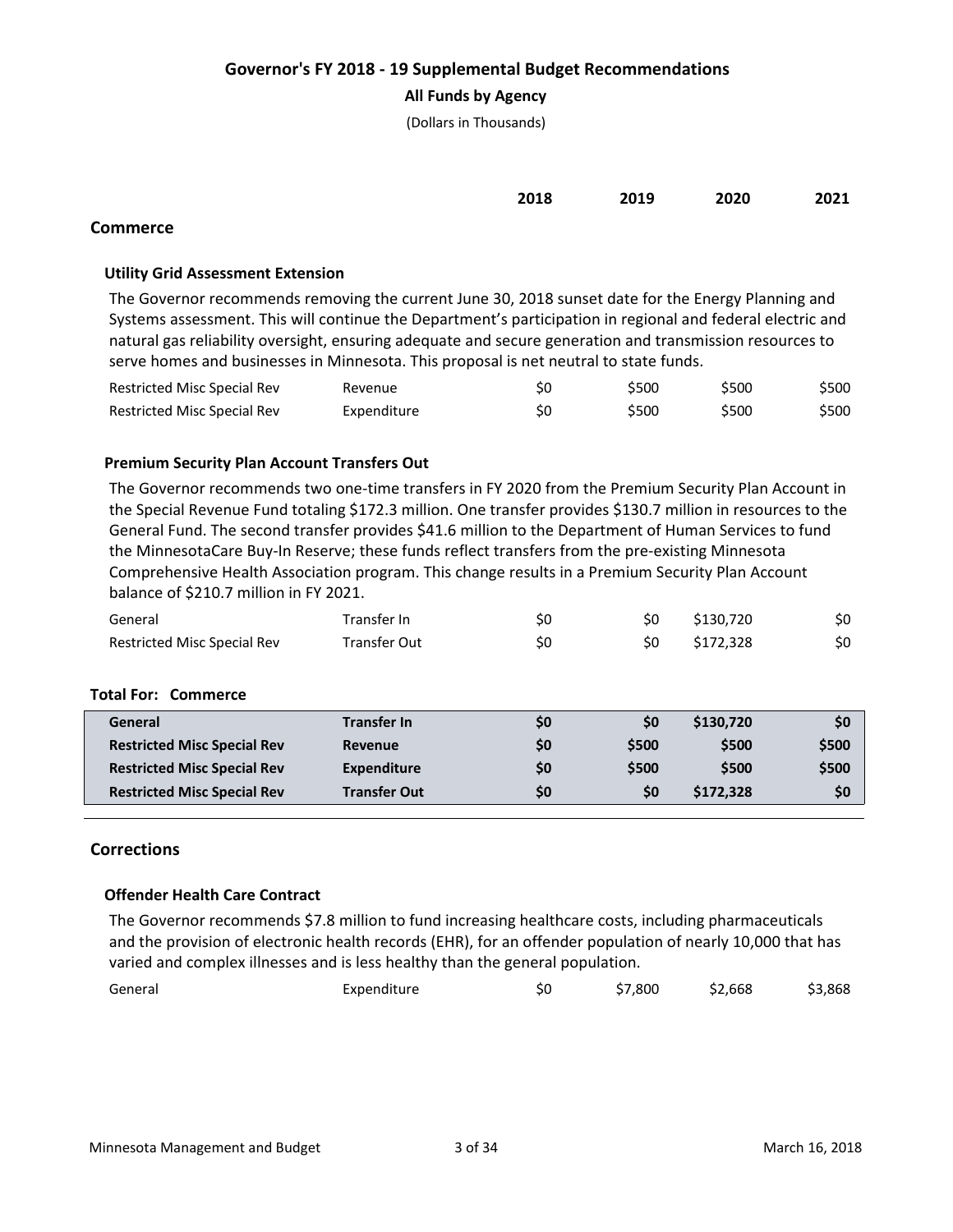## **All Funds by Agency**

(Dollars in Thousands)

| 2018 | 2019<br>___ | 2020 | 2021 |
|------|-------------|------|------|
|      |             |      |      |

# **Corrections**

## **Opioid Treatment and Prevention: Expand Access for Offenders**

The Governor recommends special revenue funding for two components of opioid treatment and services for offenders: 1) \$460,000 for four clinical program therapists to provide pre- and post-release services for offenders with substance use disorders who are returning to the community, and 2) \$250,000 for a Medication Assisted Treatment (MAT) program that will provide medications for offenders with opiate use disorders.

| General            | Expenditure | \$0 | \$710 |       | \$0   |
|--------------------|-------------|-----|-------|-------|-------|
| Opioid Stewardship | Expenditure | Ś0  |       | \$710 | \$710 |

#### **Prison Population Growth**

The Governor recommends one-time funding for FY 2019 to cover operating costs for 335 more prison beds than originally forecasted when funds were appropriated for the FY 2018-2019 biennium. The funding will be used to ensure the continuity of current operations within state correctional facilities and to rent beds from county jails when state beds are unavailable.

| General | Expenditure | Ś0 | \$7,864 | S0 | \$0 |
|---------|-------------|----|---------|----|-----|
|         |             |    |         |    |     |

#### **Total For: Corrections**

| <b>General</b>            | Expenditure        | S0 | \$16,374 | \$2,668     | \$3,868 |
|---------------------------|--------------------|----|----------|-------------|---------|
| <b>Opioid Stewardship</b> | <b>Expenditure</b> | S0 | S0       | <b>S710</b> | \$710   |
|                           |                    |    |          |             |         |

## **Education**

#### **Safe and Secure Schools Act: Equalize and Increase the Safe Schools Levy**

The Governor recommends providing MN school districts and charter schools with additional revenue to improve student and school security. Funds may be used for building security improvements or to hire more school resource officers, counselors, or other student support staff. This recommendation provides one-time state aid to districts and charter schools equal to \$18 per pupil in FY 2019. In FY 2020 and beyond this proposal will: 1) double the Safe Schools Levy allowance from \$36 per pupil to \$72 per pupil and create a minimum levy amount of \$30,000; 2) equalize the levy to allow districts with low property tax capacity access to this revenue; and 3) give charter schools \$36 per pupil in Safe Schools Aid.

| General | Expenditure | \$15,872 | \$5,603 | \$4,389 |
|---------|-------------|----------|---------|---------|
|         |             |          |         |         |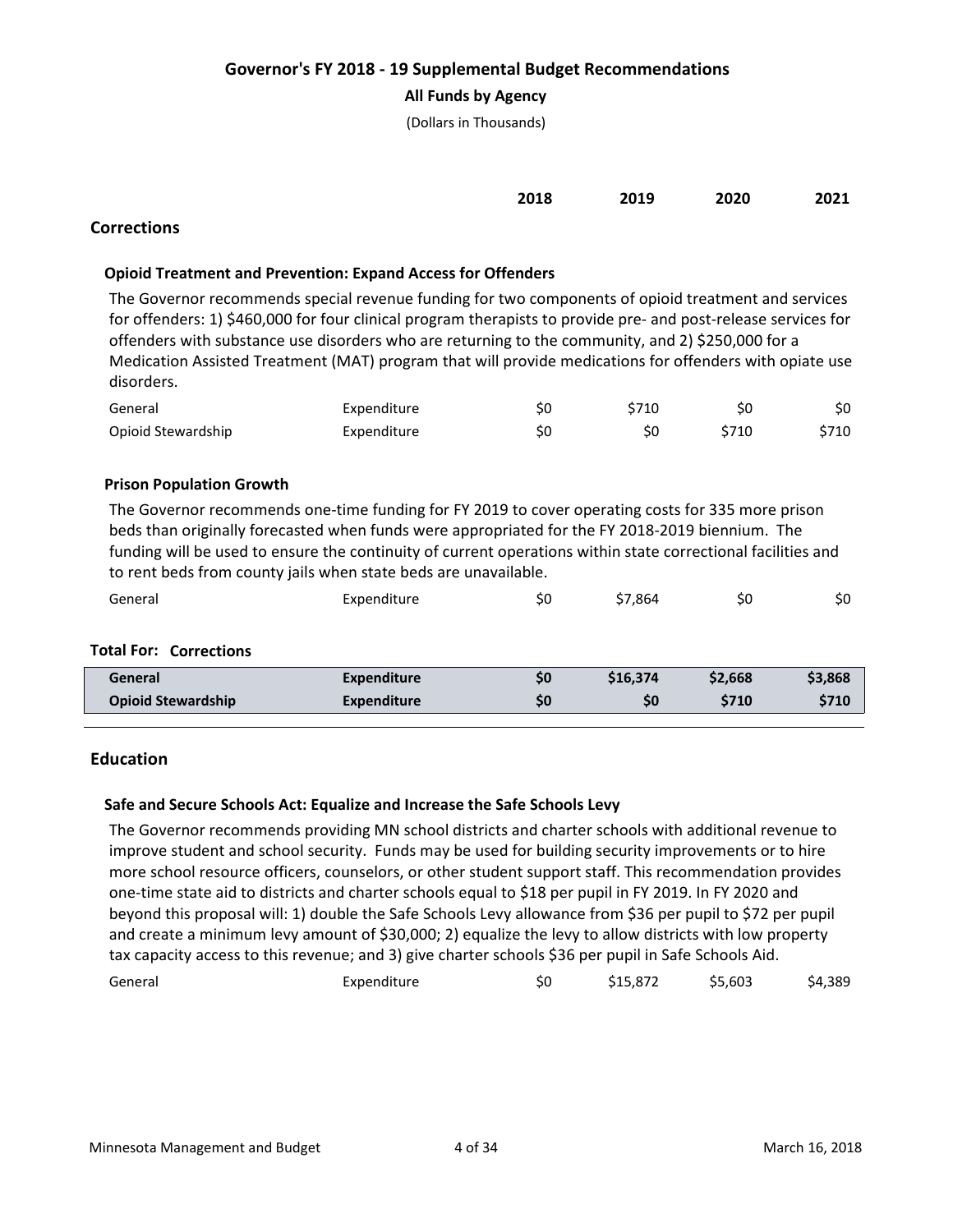## **All Funds by Agency**

(Dollars in Thousands)

|           | 2018 | 2019 | 2020 | 2021 |
|-----------|------|------|------|------|
| Education |      |      |      |      |

## **Special Education Funding Increase**

The Governor recommends increasing state special education aid to reduce the special education cross subsidy. Reducing the cross subsidy will mitigate district cost increases due to inflation and increases in the number of students requiring special education instruction and services.

| General | Expenditure | \$16,939 | \$21,397 | \$22,059 |
|---------|-------------|----------|----------|----------|
|         |             |          |          |          |

# **Voluntary PreK and School Readiness Plus**

The Governor recommends maintaining funding of Voluntary Prekindergarten and School Readiness Plus at FY 2019 levels and expanding the number of funded seats by 5% each year beginning in FY 2020. In FY 2019 the state may fund up to 7,160 participants in both Voluntary Prekindergarten and School Readiness Plus. However only 3,160 of those slots have permanent funding into FY 2020-2021. This proposal would increase the number of permanently funded prekindergarten seats to 7,518 in FY 2020 and 7,894 in FY 2021. Along with this permanent increase in prekindergarten funding MDE proposes changing the way funded seats are allocated. Currently all seats must be distributed proportionately into four groups based on each group's share of state total kindergarten enrollment; one of those groups is comprised of Minneapolis and St Paul School Districts. The Governor recommends making each district its own group to ensure an equitable distribution of funded seats between Minneapolis and St Paul. This proposal also includes \$204,000 a year in administrative support to MDE to fund 2.3 new full time positions.

| General | Expenditure | \$0 | \$204 | \$25,982 | \$31,047 |
|---------|-------------|-----|-------|----------|----------|
|---------|-------------|-----|-------|----------|----------|

# **Expand Early Learning Scholarships to 0-3 year olds**

The Governor recommends expanding access to Early Learning Scholarships to children from low-income families who are 3 years old or younger. Currently scholarships are available to children who are 3 or 4 years old by September of the current year who are not yet enrolled in kindergarten and whose families have incomes at or below 185% of the federal poverty guidelines. Younger siblings of preschool aged scholarship recipients are currently eligible for scholarships. This change would make all children from qualifying families under age 3 scholarship eligible.

| $\sim$<br>General<br>__ | cxpenditure | ı | SС | S0 |
|-------------------------|-------------|---|----|----|
|                         |             |   |    |    |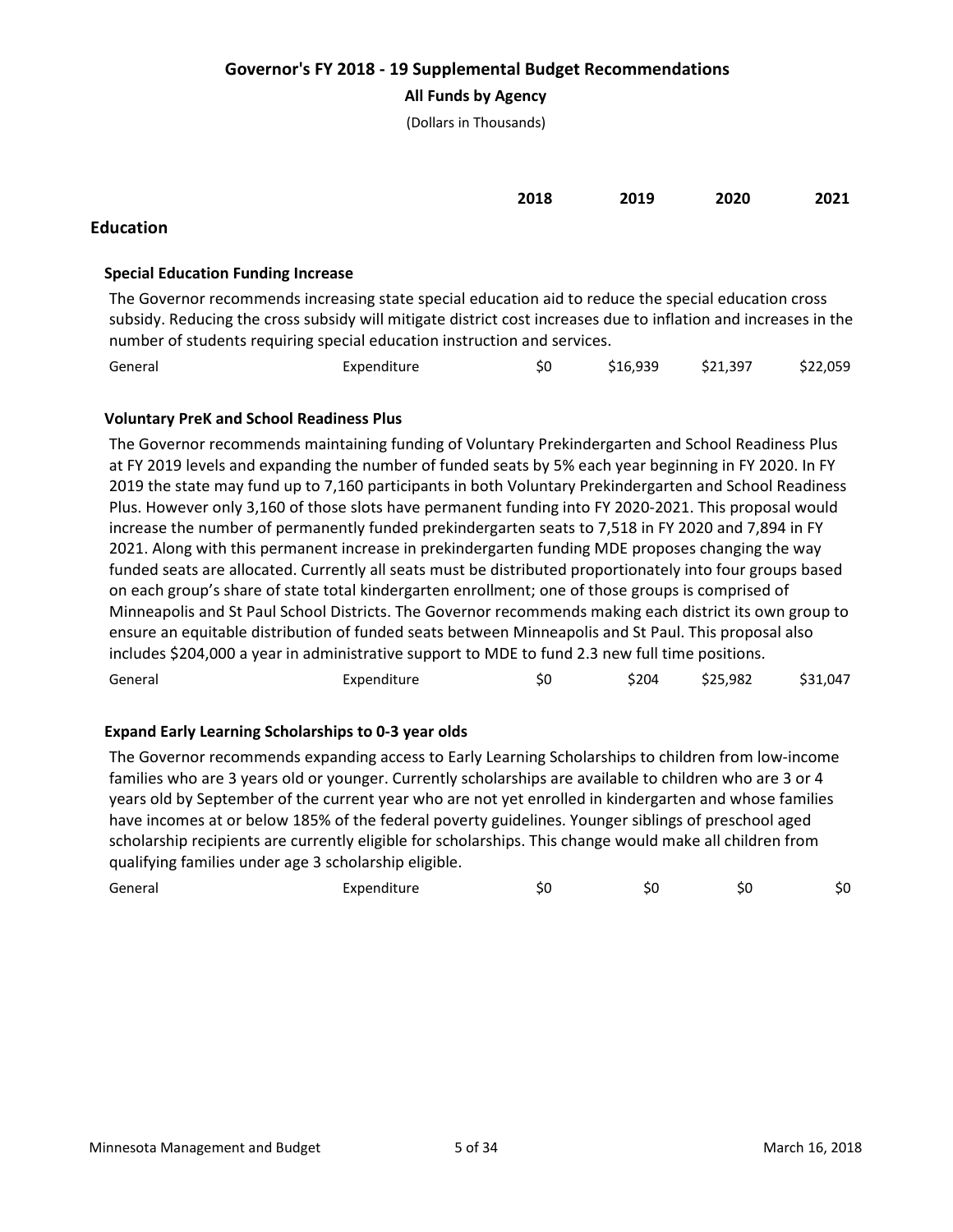## **All Funds by Agency**

(Dollars in Thousands)

| 2018 | 2019 | 2020 | 2021 |
|------|------|------|------|
|      |      |      |      |

# **Education**

## **Early Learning Scholarships Availability of Funds Extended**

The Governor recommends extending the time the Department of Education has to spend their annual appropriation for Early Learning Scholarships. Currently the agency has 24 months to spend the Early Learning Scholarships. This recommendation would allow the agency up to 27 months before unspent scholarship funds are canceled. This would allow more time for parents to use scholarships once they have been awarded and for the agency to reallocate scholarship money that was not used by the original recipients. This change is intended to lower the amount of unused dollars at the end of a biennium in the Early Childhood Scholarships appropriation. In 2017 \$3 million cancelled from the Early Childhood Scholarships program.

| General | Expenditure | 5U | эu |  | S0 |
|---------|-------------|----|----|--|----|
|---------|-------------|----|----|--|----|

## **Help Me Grow**

The Governor recommends expanding Minnesota's Help Me Grow System. Help Me Grow is designed to effectively connect children, families and providers to a broad array of information and existing services and supports in Minnesota. At the recommended funding level, in 2019 more than 630,000 young children and their families from birth to grade three will benefit from the referral and follow-up services provided by Help Me Grow.

| General | Expenditure | Ś0 | \$1,500 | \$1,500 | \$1,500 |
|---------|-------------|----|---------|---------|---------|
|         |             |    |         |         |         |

## **Background Checks For All Head Start Locations**

The Governor recommends authorizing the Department of Human Services to conduct required background studies for all Head Start programs. Currently DHS is only authorized to provide these background studies for license-exempt Head Start programs that receive CCAP funds or are Tribal Head Start programs. This change would allow DHS to provide background studies for the small number that cannot currently use DHS.

| Other Misc Special Revenue | Revenue     |  |  |
|----------------------------|-------------|--|--|
| Other Misc Special Revenue | Expenditure |  |  |

#### **Kindergarten Students with a Disability Average Daily Membership Calculation**

The Governor recommends aligning the number of hours required for a kindergarten student with a disability to generate one Average Daily Membership (ADM) with the number of hours required for all other kindergarten students. Currently the number of hours required for a kindergarten student with a disability is 875 and all other kindergartners is 850. This proposal corrects an inconsistency in ADM calculations and funding for kindergarten students with and without a disability.

| General | Expenditure<br>SΟ | \$153 | \$170 | 170د |
|---------|-------------------|-------|-------|------|
|---------|-------------------|-------|-------|------|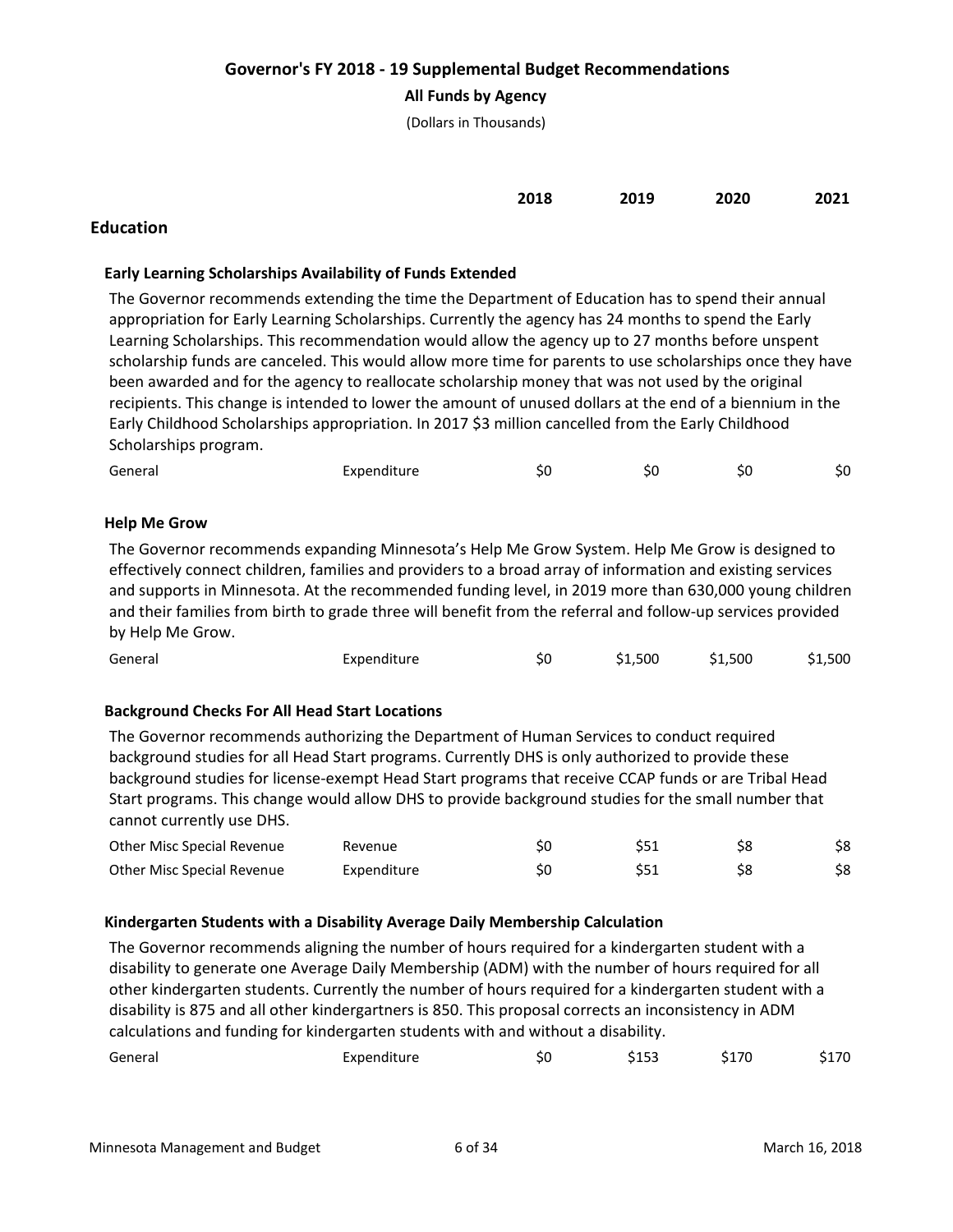**All Funds by Agency**

(Dollars in Thousands)

|                                            |                                                                                                                                                                                                                                                                                                                                                                                                                                                                                                | 2018 | 2019  | 2020    | 2021    |
|--------------------------------------------|------------------------------------------------------------------------------------------------------------------------------------------------------------------------------------------------------------------------------------------------------------------------------------------------------------------------------------------------------------------------------------------------------------------------------------------------------------------------------------------------|------|-------|---------|---------|
| <b>Education</b>                           |                                                                                                                                                                                                                                                                                                                                                                                                                                                                                                |      |       |         |         |
| <b>American Indian Tribal Contract Aid</b> |                                                                                                                                                                                                                                                                                                                                                                                                                                                                                                |      |       |         |         |
|                                            | The Governor recommends that the maximum American Indian tribal contract aid per pupil be continued<br>at the FY 2019 level of \$3,230, and not decreased to \$1,500 as provided in current law.                                                                                                                                                                                                                                                                                               |      |       |         |         |
| General                                    | Expenditure                                                                                                                                                                                                                                                                                                                                                                                                                                                                                    | \$0  | \$0   | \$1,653 | \$2,017 |
|                                            | <b>Minnesota Indian Teacher Training Program Changes</b>                                                                                                                                                                                                                                                                                                                                                                                                                                       |      |       |         |         |
| administration.                            | The Governor recommends a number of changes to the Minnesota Indian Teacher Training Program<br>(MITTP) to provide clearer direction to the current tribal college grantees about the institutions they can<br>partner with, what their budget allocation thresholds are, and who is eligible for scholarships. It will also<br>eliminate the loan portion of the program, and instead focus all funding on scholarships, recruitment, and                                                     |      |       |         |         |
| General                                    | Expenditure                                                                                                                                                                                                                                                                                                                                                                                                                                                                                    | \$0  | \$0   | \$0     | \$0     |
| <b>Alternative Compensation (Q Comp)</b>   | The Governor recommends removing the funding cap for current Alternative Compensation (Q Comp)<br>program participants. This would allow current participants to continue to receive 100% of their<br>entitlement as enrollment grows for these districts and schools.                                                                                                                                                                                                                         |      |       |         |         |
| General                                    | Expenditure                                                                                                                                                                                                                                                                                                                                                                                                                                                                                    | \$0  | \$847 | \$1,417 | \$1,654 |
| <b>Fully Fund GED Reimbursement</b>        |                                                                                                                                                                                                                                                                                                                                                                                                                                                                                                |      |       |         |         |
| (\$120 per individual).                    | The Governor recommends fully funding the cost of taking the General Education Development (GED)<br>once a year for any Minnesotan pursuing their High School Equivalency. This will provide increased access<br>for eligible individuals to complete the GED battery of tests by paying all of the student's testing fees                                                                                                                                                                     |      |       |         |         |
| General                                    | Expenditure                                                                                                                                                                                                                                                                                                                                                                                                                                                                                    | \$0  | \$403 | \$403   | \$403   |
|                                            | <b>College Entrance Exam Reimbursement Availability of Funds Extended</b><br>The Governor recommends extending the amount of time districts have to seek reimbursement for<br>administering college entrance exams. This would allow the Minnesota Department of Education to<br>finalize reimbursements to schools districts within a 28 month period rather than 24 months. This<br>proposal would not increase appropriations for these activities, but would lower expected cancellations. |      |       |         |         |
| General                                    | Expenditure                                                                                                                                                                                                                                                                                                                                                                                                                                                                                    | \$0  | \$0   | \$0     | \$0     |
|                                            |                                                                                                                                                                                                                                                                                                                                                                                                                                                                                                |      |       |         |         |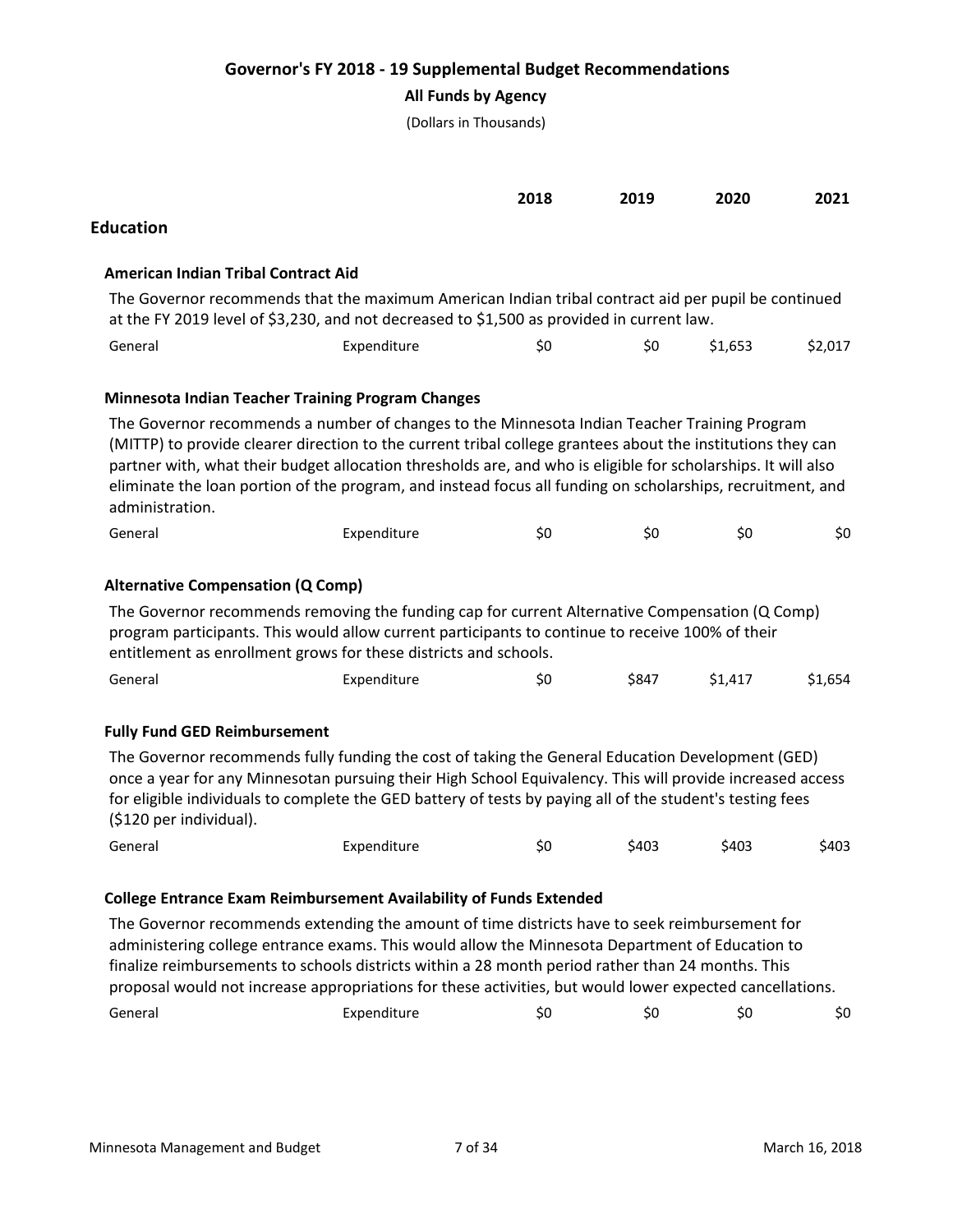## **All Funds by Agency**

(Dollars in Thousands)

|                  | 2018 | 2019 | 2020 | 2021 |
|------------------|------|------|------|------|
| <b>Education</b> |      |      |      |      |

## **Standardized Testing Requirement Changes**

The Governor recommends eliminating the off-grade test questions and career and college readiness scores on the grades 3-8 math and reading Minnesota Comprehensive Assessment. This would create a one-time savings of \$15,000 in FY 2019, which would be reallocated to enhance data collection from districts and data reporting to the public.

| General<br>Expenditure<br>5ľ<br>5U |  |  |  |  |  | \$0 |
|------------------------------------|--|--|--|--|--|-----|
|------------------------------------|--|--|--|--|--|-----|

## **Long-Term Facilities Maintenance Levy: Interdistrict Levy Burden Allocation**

The Governor recommends that districts participating in an agreement for secondary education or an interdistrict cooperation agreement be permitted to allocate Long-Term Facilities Maintenance (LTFM) revenue generated by indoor air quality, fire safety or asbestos projects between the districts participating in the agreement. This will allow the levy for needed safety projects to be equitably spread between the districts. There would be no change in total LTFM revenue, aid or levy, but the levy burden would be spread more equitably among the partners to an agreement.

| General | Expenditure | 71. | эu | 5l | \$0 |
|---------|-------------|-----|----|----|-----|
|         |             |     |    |    |     |

## **Referendum/Local Optional Revenue Clarification**

The Governor recommends making the calculation of general education revenue simpler, more transparent, and more equitable by converting \$300 per pupil of referendum revenue to local optional revenue (LOR), making all districts statewide eligible for \$724 per pupil of LOR, and severing the current interactions between referendum revenue and LOR. All remaining referendum revenue would be voter approved. Simplification of referendum and LOR calculations would make general education funding simpler and more transparent with no impact on revenue aid or levy for any district. General Expenditure \$0 \$0 \$0 \$0

## **Unused Regional Library Telecommunications Aid**

The Governor recommends amending Regional Library Telecom Aid (RLTA) to allow unexpended aid to be used to fund additional Telecom Equity Aid (TEA) projects. These funds would improve internet access at more public schools – increasing the total number of schools districts and charters schools with broadband access. This would lower expected cancellations by \$350,000 each biennium.

| General | Expenditure<br>_____ |  | 5ť | Sυ | S0 |
|---------|----------------------|--|----|----|----|
|---------|----------------------|--|----|----|----|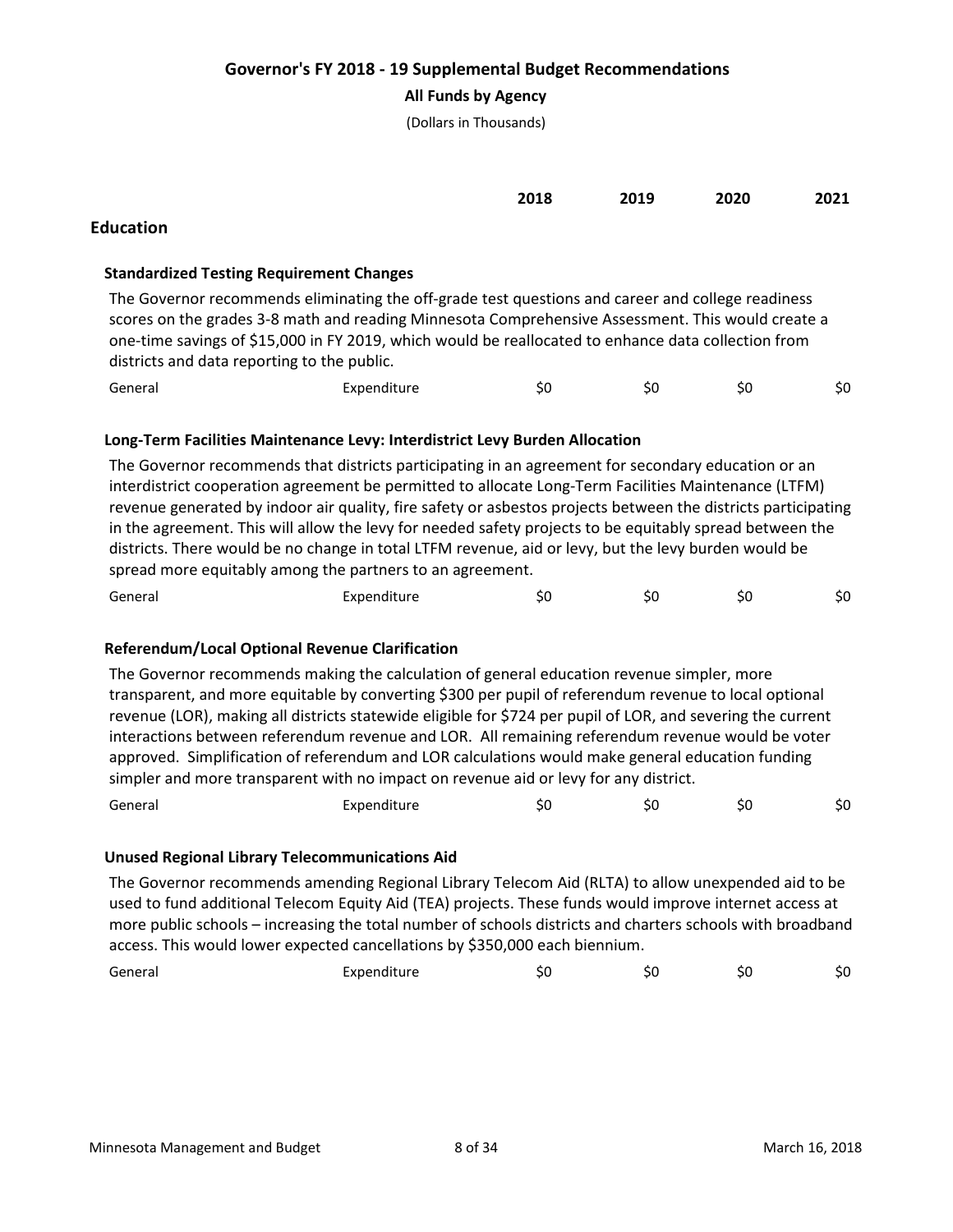### **All Funds by Agency**

(Dollars in Thousands)

|                                   |                    | 2018 | 2019     | 2020     | 2021     |
|-----------------------------------|--------------------|------|----------|----------|----------|
| <b>Education</b>                  |                    |      |          |          |          |
|                                   |                    |      |          |          |          |
| <b>Total For: Education</b>       |                    |      |          |          |          |
| General                           | <b>Expenditure</b> | \$0  | \$35,918 | \$58,125 | \$63,239 |
| <b>Other Misc Special Revenue</b> | Revenue            | \$0  | \$51     | \$8      | \$8      |
| <b>Other Misc Special Revenue</b> | <b>Expenditure</b> | \$0  | \$51     | \$8      | \$8      |
|                                   |                    |      |          |          |          |

## **Employment and Economic Development**

#### **Border-to-Border Broadband**

The Governor recommends one-time funding in FY 2019 for the Border-to-Border Broadband Development Grant Program, which funds the expansion of broadband service to areas of Minnesota that are unserved or underserved. This program provides grants for up to 50% of project development costs. This funding level is expected to expand broadband access to over 11,000 households, businesses, and community institutions. Three percent of this appropriation is reserved for program administration and broadband mapping.

| General                    | Transfer Out | S0 | \$30,000 | S0 | \$0 |
|----------------------------|--------------|----|----------|----|-----|
| Other Misc Special Revenue | Transfer In  | S0 | \$30.000 | S0 | \$0 |
| Other Misc Special Revenue | Expenditure  | S0 | \$30.000 | S0 | \$0 |

#### **Minnesota Investment Fund Language for a Paper Mill**

| Expenditure                                 | \$0 | \$0     | \$0 | \$0                                                                                                                                                                                                                                                                                                                                                                                                                                                                                                                                             |
|---------------------------------------------|-----|---------|-----|-------------------------------------------------------------------------------------------------------------------------------------------------------------------------------------------------------------------------------------------------------------------------------------------------------------------------------------------------------------------------------------------------------------------------------------------------------------------------------------------------------------------------------------------------|
|                                             |     |         |     |                                                                                                                                                                                                                                                                                                                                                                                                                                                                                                                                                 |
| health services and earth science programs. |     |         |     |                                                                                                                                                                                                                                                                                                                                                                                                                                                                                                                                                 |
| Expenditure                                 | \$0 | \$1,400 | \$0 | \$0                                                                                                                                                                                                                                                                                                                                                                                                                                                                                                                                             |
|                                             |     |         |     | The Governor recommends one-time language to be added to the FY 2019 Minnesota Investment Fund<br>(MIF) appropriation. This language sets aside \$2 million of the existing MIF appropriation for a paper mill<br>in Duluth, assisting the plant to upgrade its facility and retain employees. This proposal is budget neutral.<br>The Governor recommends a onetime grant to the Family Partnership for the expansion of the facility.<br>This project includes a new therapeutic early childhood education center, expanded children's mental |

#### **Family Tree Clinic**

The Governor recommends a onetime grant to the Family Tree Clinic, currently located in St. Paul. The clinic is seeking a new facility that will serve more patients, expand program offerings, and foster health equity across communities in the Twin Cities.

| General | Expenditure | 5U | \$900 | 5U | JU. |
|---------|-------------|----|-------|----|-----|
|---------|-------------|----|-------|----|-----|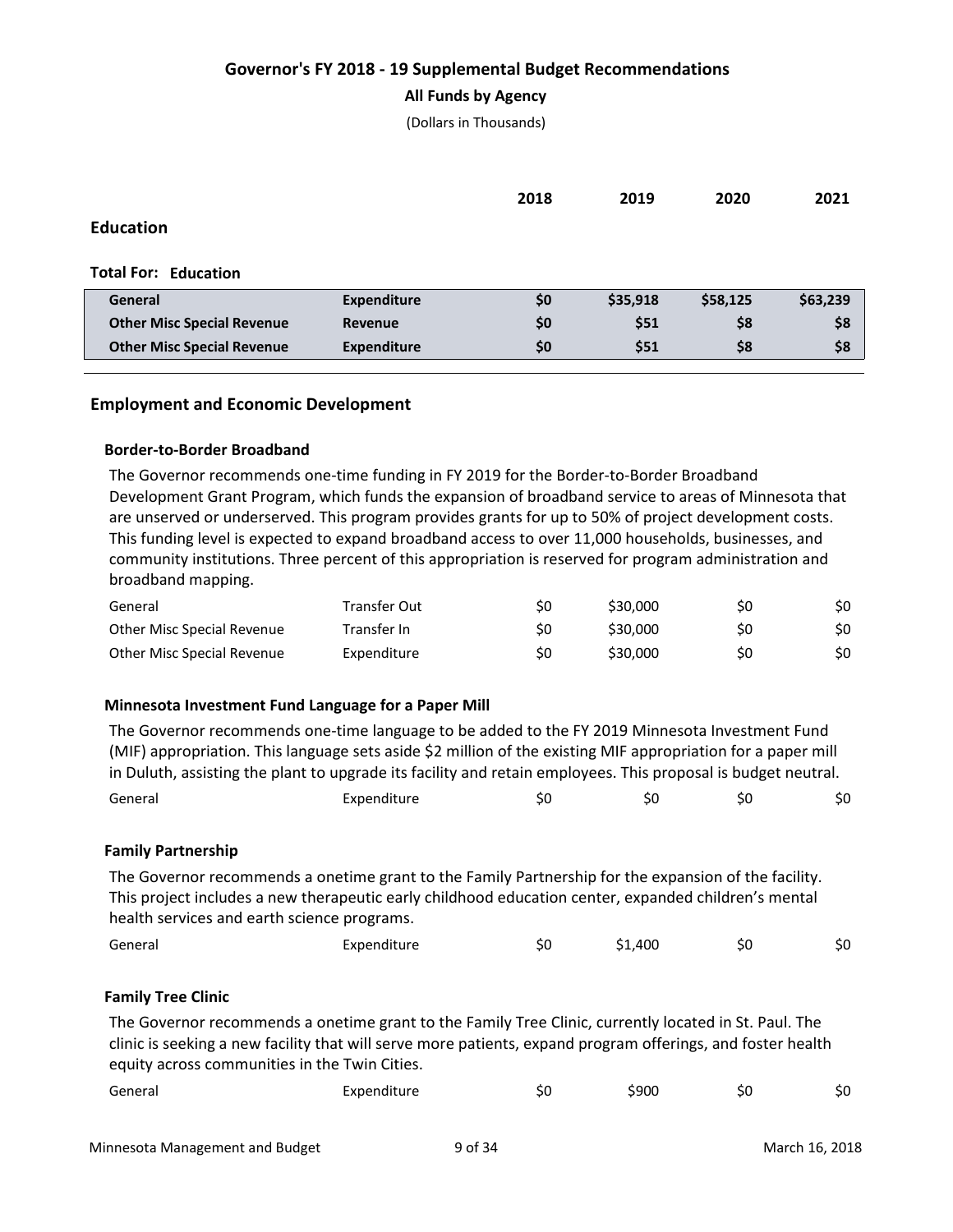## **All Funds by Agency**

(Dollars in Thousands)

|                                        | 2018 | 2019 | 2020 | 2021 |
|----------------------------------------|------|------|------|------|
| Feedays ast and Feanancia Douglasseart |      |      |      |      |

### **Employment and Economic Development**

## **Tubman Center**

The Governor recommends a onetime grant to the Harriet Tubman Chrysalis Center to predesign and design the renovation of the South Minneapolis facility. Tubman provides shelter, legal services, counseling and education to nearly 25,000 people of all ages who have experienced relationship violence, sexual assault and exploitation, and elder abuse.

| General | Expenditure | SU | \$383 | S0 |  |
|---------|-------------|----|-------|----|--|
|         |             |    |       |    |  |

| General                           | Expenditure         | \$0 | \$2,683  | S0        | \$0 |
|-----------------------------------|---------------------|-----|----------|-----------|-----|
| General                           | <b>Transfer Out</b> | \$0 | \$30,000 | <b>SO</b> | \$0 |
| <b>Other Misc Special Revenue</b> | <b>Transfer In</b>  | \$0 | \$30,000 | <b>SO</b> | \$0 |
| <b>Other Misc Special Revenue</b> | Expenditure         | \$0 | \$30,000 | S0        | \$0 |

## **Guardian ad Litem Board**

#### **Compliance with Federal and State Mandates**

The Governor recommends funding for an additional 45.5 positions to handle child protection and family court cases as mandated, but currently unfunded, by statute and court order. General Expenditure \$0 \$3,667 \$4,000 \$4,000

#### **Total For: Guardian ad Litem Board**

| <b>Peneral</b> | ----<br>enanture | 50 | ,667<br>^^ | 4,000<br>54 |  |
|----------------|------------------|----|------------|-------------|--|
|                |                  |    |            |             |  |

#### **Health**

#### **Opioid Treatment and Prevention: Expanded Naloxone Access and Delivery**

The Governor recommends equipping all first responders with Naloxone kits. Funding will also be used to train first responders in Naloxone administration at the discretion of medical direction in coordination with regional directors of the Emergency Medical System. Naloxone is used to reverse the effects of an opioid overdose. This training will also include all law enforcement personnel and other first responders such as firefighters and prison and jail staff.

| General            | Expenditure | S0 | \$1,000 | S0      | \$0     |
|--------------------|-------------|----|---------|---------|---------|
| Opioid Stewardship | Expenditure | S0 |         | \$1,000 | \$1.000 |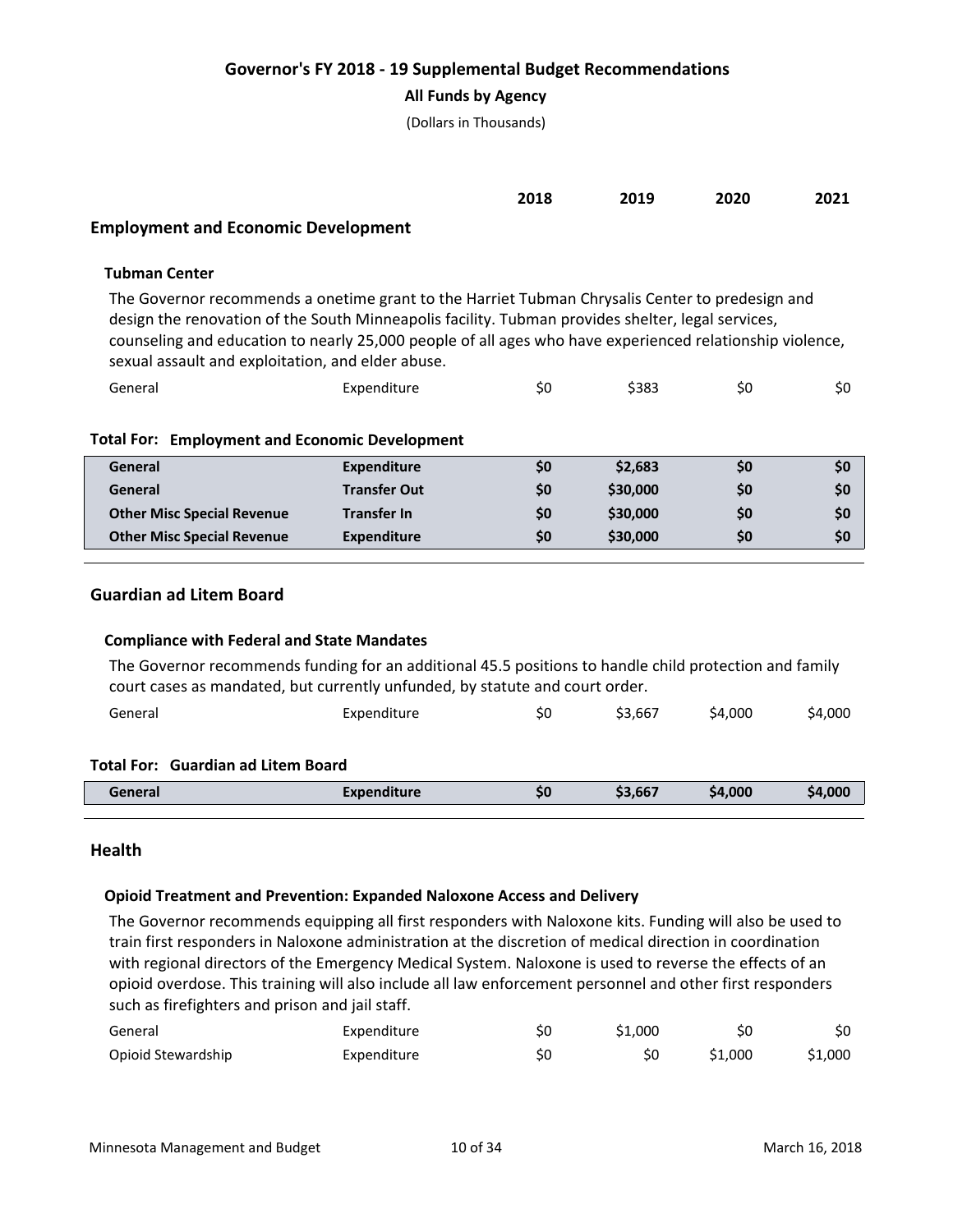## **All Funds by Agency**

(Dollars in Thousands)

| 2018 | 2019 | 2020 | 2021 |
|------|------|------|------|
|      |      |      |      |

## **Health**

### **Opioid Treatment and Prevention: Preventing Overdoses in American Indian Communities**

The Governor recommends grant funding to support overdose prevention programs in American Indian communities. Grants will be distributed among the eleven Tribal Nations and the urban American Indian population to strengthen American Indian culture around health and prevention, reduce adverse childhood experiences for American Indian youth, and build American Indian communities' ability to advocate for their own health.

| General            | Expenditure | Ś0 | \$4.000 | Ś0      | \$0     |
|--------------------|-------------|----|---------|---------|---------|
| Opioid Stewardship | Expenditure | SΟ |         | \$4.000 | \$4,000 |

#### **Opioid Treatment and Prevention: Community Prevention Action Teams**

The Governor recommends funding local community prevention action teams (CPATs) that will identify approaches to understanding the root causes of preventable deaths and work towards reducing nonfatal hospitalizations and fatalities by including representatives from high risk populations. Additionally, the CPAT process will identify program and policy opportunities for preventing opioid abuse.

| General            | Expenditure | SC  | \$1,000 |         | \$0     |
|--------------------|-------------|-----|---------|---------|---------|
| Opioid Stewardship | Expenditure | \$C |         | \$1,000 | \$1,000 |

#### **Senior and Vulnerable Adult Protection: Address Elder Abuse in Minnesota Long-Term Care Settings**

The Governor recommends funding to fix the systems that are vital to prevent elder and other vulnerable adult abuse in Minnesota. This proposal would implement an assisted living licensure system for health care facilities and strengthen the inspection and investigative processes through the Office of Health Facility Complaints. Additionally, the rights of older and vulnerable adults and their families will be strengthened and expanded. These recommendations are built on those of the independent work group AARP Minnesota as well as the Minnesota Office of the Legislative Auditor.

| General                      | Expenditure | S0 | S5.188             | S5.157 | \$2,072 |
|------------------------------|-------------|----|--------------------|--------|---------|
| State Government Special Rev | Revenue     | S0 | S0                 | S6.275 | \$9,300 |
| State Government Special Rev | Expenditure | S0 | S <sub>1.557</sub> | S4.715 | \$9.303 |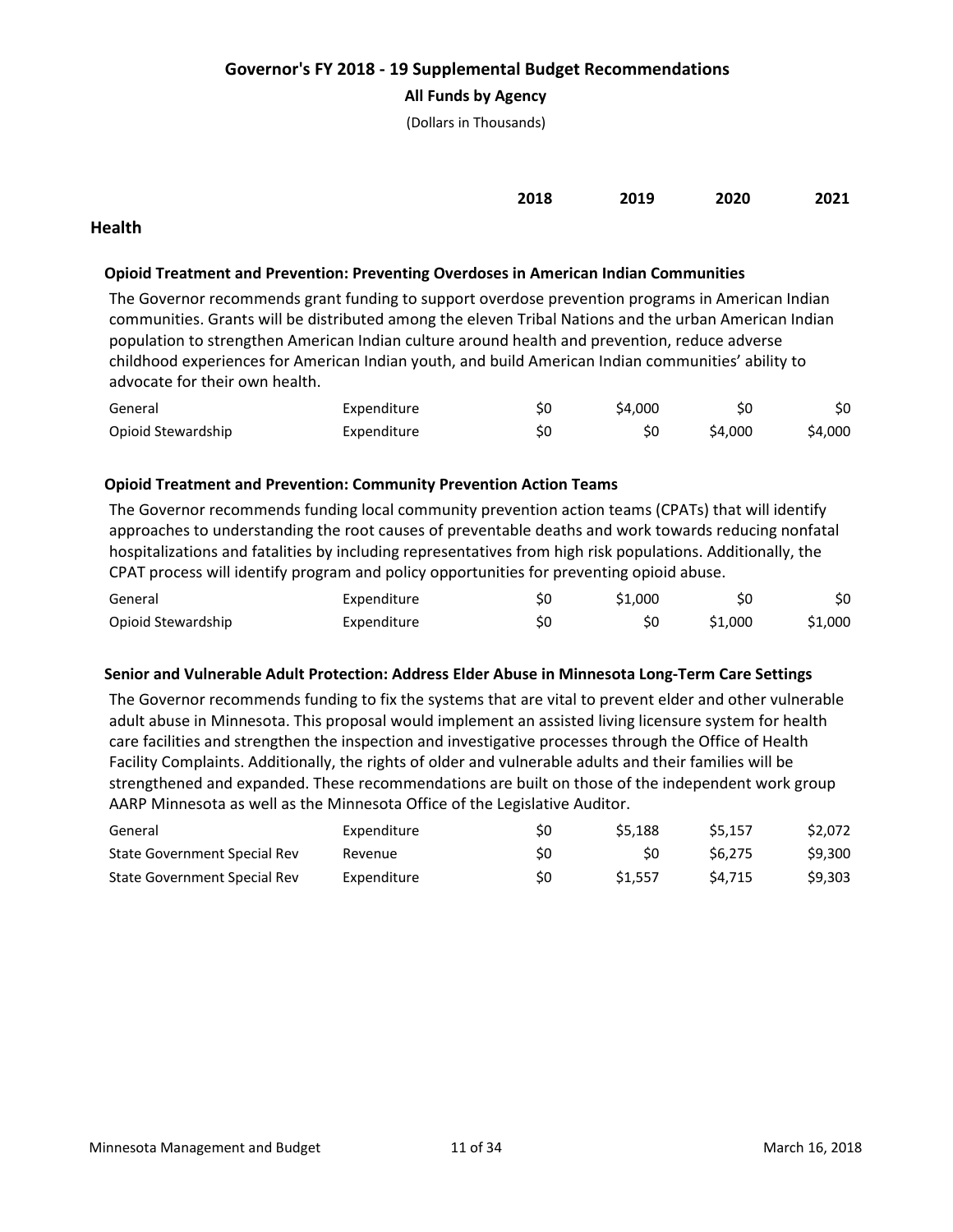## **All Funds by Agency**

(Dollars in Thousands)

| 2018 | 2019 | 2020 | 2021 |
|------|------|------|------|
|      |      |      |      |

## **Health**

## **Safe Drinking Water**

The Governor recommends funding for drinking water protection activities from the state government special revenue fund. This proposal will support activities that protect Minnesota's public drinking water supplies providing 24-hour/365-day emergency response services to public water suppliers for drinking water system emergencies including contamination events, enhanced electronic data transfers capabilities and support, and increased monitoring and technical assistance to public water suppliers and the public. An annual fee of \$9.72 per household is recommended to offset the costs of these safe drinking water activities.

| State Government Special Rev | Revenue     | S0 | S <sub>2.117</sub> | S4.234 | \$4,234 |
|------------------------------|-------------|----|--------------------|--------|---------|
| State Government Special Rev | Expenditure | S0 | S <sub>2.117</sub> | S4.234 | \$4,234 |

## **Medical Cannabis Operations**

The Governor recommends increasing the operating budget for the Medical Cannabis program due to the increase in patient volume from 1,520 in 2015 to 8,358 in 2018. The program is expected to have 26,000 registered clients by end of FY 2021. Unlike many states, Minnesota operates a highly regulated, pharmaceutical quality program of inspection, testing and oversight of its manufacturers. These regulatory requirements require funding for Minnesota's 24/7 patient registry, regulatory staff, and a busy call center.

| State Government Special Rev | Expenditure | S0 | \$1,259 | \$1,759 | \$2,259 |
|------------------------------|-------------|----|---------|---------|---------|
|------------------------------|-------------|----|---------|---------|---------|

## **Health Plan Certification Review**

The Governor recommends funding for certification reviews of health care provider networks, accreditation standards, and quality improvement strategies for all carriers and plans, both on and off the exchanges. The funding also supports the review of forms and coverage for Health Maintenance Organizations regulated products.

|  | General | Expenditure | 51. | \$326 | \$326 | \$326 |
|--|---------|-------------|-----|-------|-------|-------|
|--|---------|-------------|-----|-------|-------|-------|

## **Capital Laboratory Equipment**

The Governor recommends onetime funding for the purchase of new equipment for the agency's Public Health Lab that has reached the end of its useful life. New, more technologically advanced pieces of equipment will allow the agency to conduct testing in the areas of environmental contaminants, foodborne illness, infectious disease, and newborn screening.

| General | Expenditure | эu | $\sim$ $\sim$ $\sim$<br>32.321 | S0 | SO |
|---------|-------------|----|--------------------------------|----|----|
|         |             |    |                                |    |    |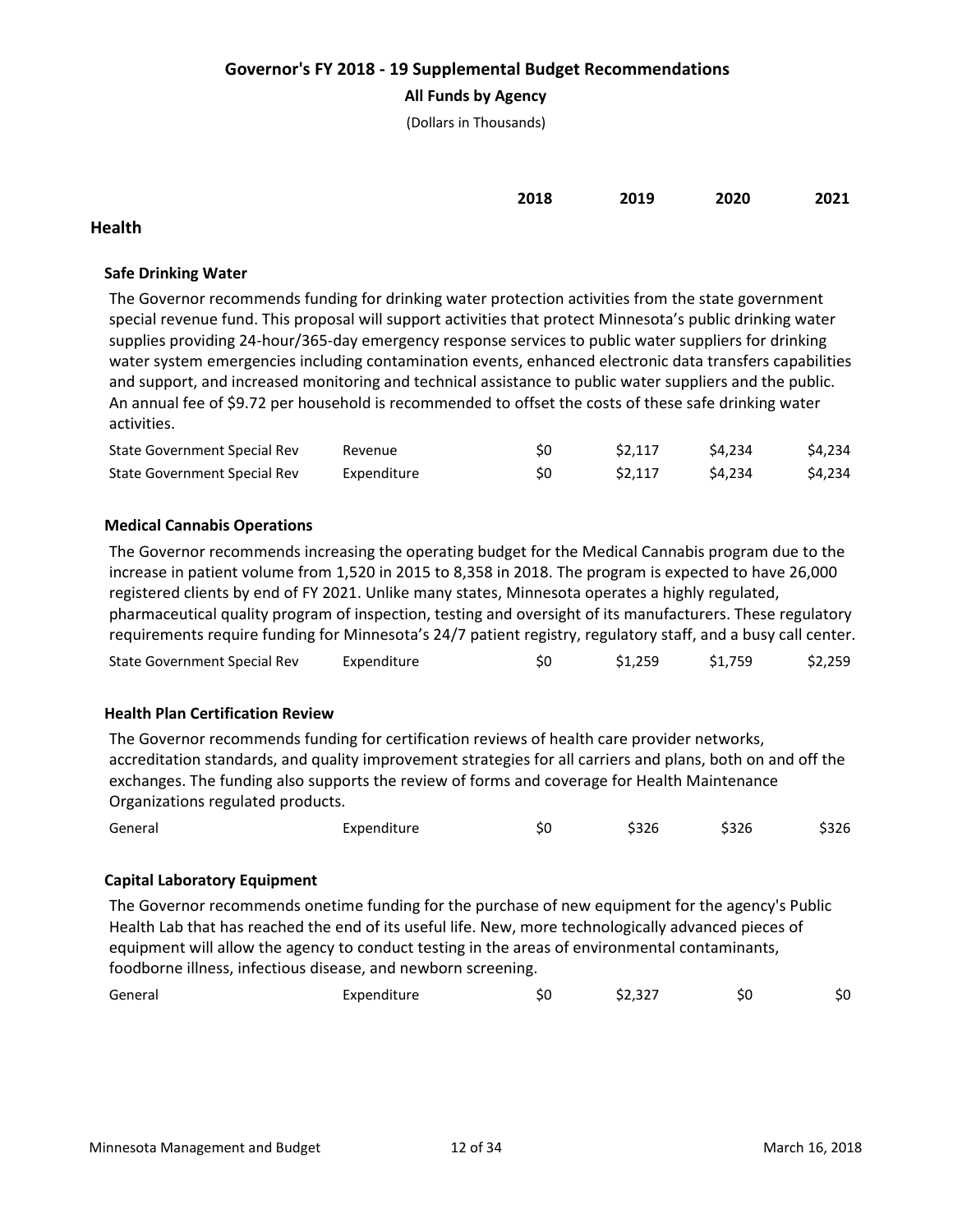## **All Funds by Agency**

(Dollars in Thousands)

|                                     |                    | 2018 | 2019     | 2020     | 2021     |
|-------------------------------------|--------------------|------|----------|----------|----------|
| <b>Health</b>                       |                    |      |          |          |          |
|                                     |                    |      |          |          |          |
| <b>Total For: Health</b>            |                    |      |          |          |          |
| General                             | <b>Expenditure</b> | \$0  | \$13,841 | \$5,483  | \$2,398  |
| <b>Opioid Stewardship</b>           | <b>Expenditure</b> | \$0  | \$0      | \$6,000  | \$6,000  |
| <b>State Government Special Rev</b> | <b>Revenue</b>     | \$0  | \$2,117  | \$10,509 | \$13,534 |
| <b>State Government Special Rev</b> | <b>Expenditure</b> | \$0  | \$4,933  | \$10,708 | \$15,796 |

## **Higher Education, Office of**

#### **Minnesota Reconnect (Adult Promise) Program**

The Governor recommends \$1.364 in FY 2019 and \$1.169 million in FY 2020 to fund a new pilot program, Minnesota Reconnect (Adult Promise), which includes reallocating \$1 million in unexpended funds from the Minnesota State Two-Year Occupational Grant Pilot Program. Minnesota Reconnect is a two-year program that targets 500 former students aged 25-44 who have completed 50% or more of a certificate or degree program in order to facilitate re-enrollment in college and certificate/degree completion.

| General | Expenditure | ( \$1,000) | \$1,364 | \$1,169 | \$0 |
|---------|-------------|------------|---------|---------|-----|
|         |             |            |         |         |     |

#### **Minnesota State Grant**

The Governor recommends allowing the Minnesota State Grant to fill in for unawarded Pell Grants. This would increase award amounts for students, such as Minnesota DREAMers, who financially qualify for a Pell Grant but are not receiving one because they do not meet program eligibility requirements.

| \$1,100 |
|---------|
|         |

#### **Spinal Cord Injury and Traumatic Brain Injury Special Revenue Fund Created**

The Governor recommends transferring Spinal Cord Injury and Traumatic Brain Injury grant program appropriations to the special revenue fund. By transferring these dollars to the special revenue fund, grant recipients would have more time to execute research projects. This would not increase appropriations for these activities, but would eliminate cancellations.

| General                    | Expenditure  | S0 | (53.000) | (53.000) | ( \$3,000) |
|----------------------------|--------------|----|----------|----------|------------|
| General                    | Transfer Out | S0 | \$3.000  | \$3,000  | \$3,000    |
| Other Misc Special Revenue | Transfer In  | S0 | \$3,000  | \$3,000  | \$3,000    |
| Other Misc Special Revenue | Expenditure  | S0 | \$3,000  | \$3,000  | \$3,000    |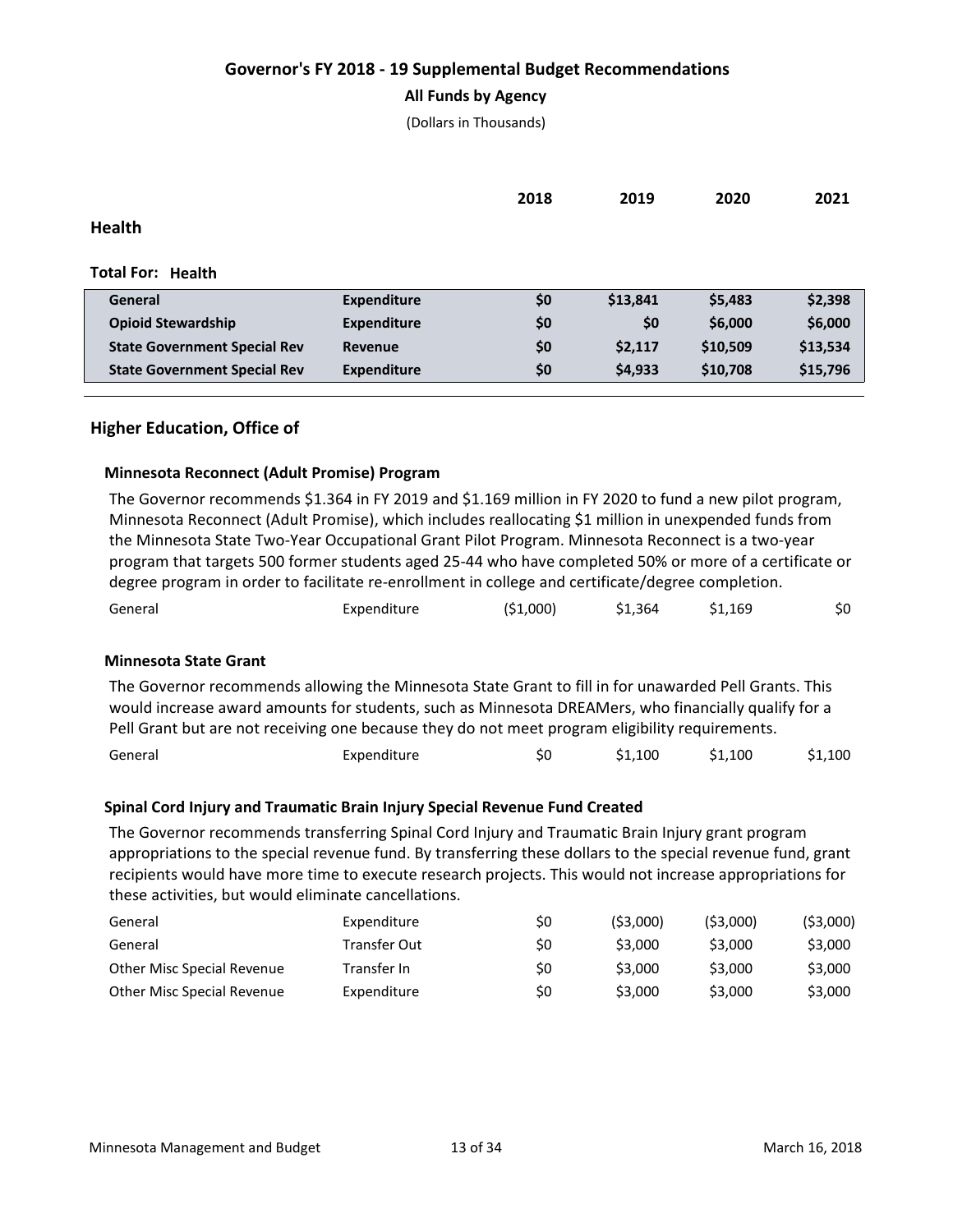## **All Funds by Agency**

(Dollars in Thousands)

| 2018<br>___ | 2019<br>___ | 2020<br>___ | 2021 |
|-------------|-------------|-------------|------|
|             |             |             |      |

# **Higher Education, Office of**

## **Amend Transfer Language**

The Governor recommends adding the following programs to the transfer authority language currently in law: Intervention for College Attendance Grants, Summer Academic Enrichment Program, and Student and Parent Information. This would allow the Office of Higher Education to transfer unencumbered balances in non-financial aid and administrative appropriations to these programs.

| General | Expenditure | 5l | S0 | r r<br>5U | \$0 |
|---------|-------------|----|----|-----------|-----|
|         |             |    |    |           |     |

## **Total For: Higher Education, Office of**

| General                           | Expenditure         | (51,000) | (5536)  | (5731)  | (51,900) |
|-----------------------------------|---------------------|----------|---------|---------|----------|
| General                           | <b>Transfer Out</b> | \$0      | \$3,000 | \$3,000 | \$3,000  |
| <b>Other Misc Special Revenue</b> | <b>Transfer In</b>  | \$0      | \$3,000 | \$3,000 | \$3,000  |
| <b>Other Misc Special Revenue</b> | <b>Expenditure</b>  | \$0      | \$3,000 | \$3,000 | \$3,000  |
|                                   |                     |          |         |         |          |

## **Housing Finance**

#### **Homework Starts with Home**

The Governor recommends continuing and increasing funding for the Homework Starts with Home initiative to make the program ongoing and expand the program to 500 more families – including 1,000 children – each biennium. Homework Starts with Home provides housing assistance and collaborative responses for families with school-aged children that lack housing stability. By providing this stability, the program's goal is to result in school success for participating students.

| General                       | Transfer Out | S0 | S4.000  | \$4,000 | S4.000  |
|-------------------------------|--------------|----|---------|---------|---------|
| <b>Housing Finance Agency</b> | Transfer In  | S0 | \$4,000 | S4.000  | S4.000  |
| Housing Finance Agency        | Expenditure  | S0 | S4.000  | \$4,000 | \$4.000 |

## **Manufactured Home Relocation Trust Fund**

The Governor recommends increasing the maximum level of the Manufactured Home Relocation Trust Fund from \$1 million to \$3 million in order to ensure that resources are available to owners of manufactured homes with relocation expenses in the event that their manufactured home park closes. The first year that the Trust Fund assessment will be collected as a result of this change is anticipated to be FY 2021.

| <b>Housing Finance Agency</b><br>Revenue |  |  |  | \$400 |
|------------------------------------------|--|--|--|-------|
|------------------------------------------|--|--|--|-------|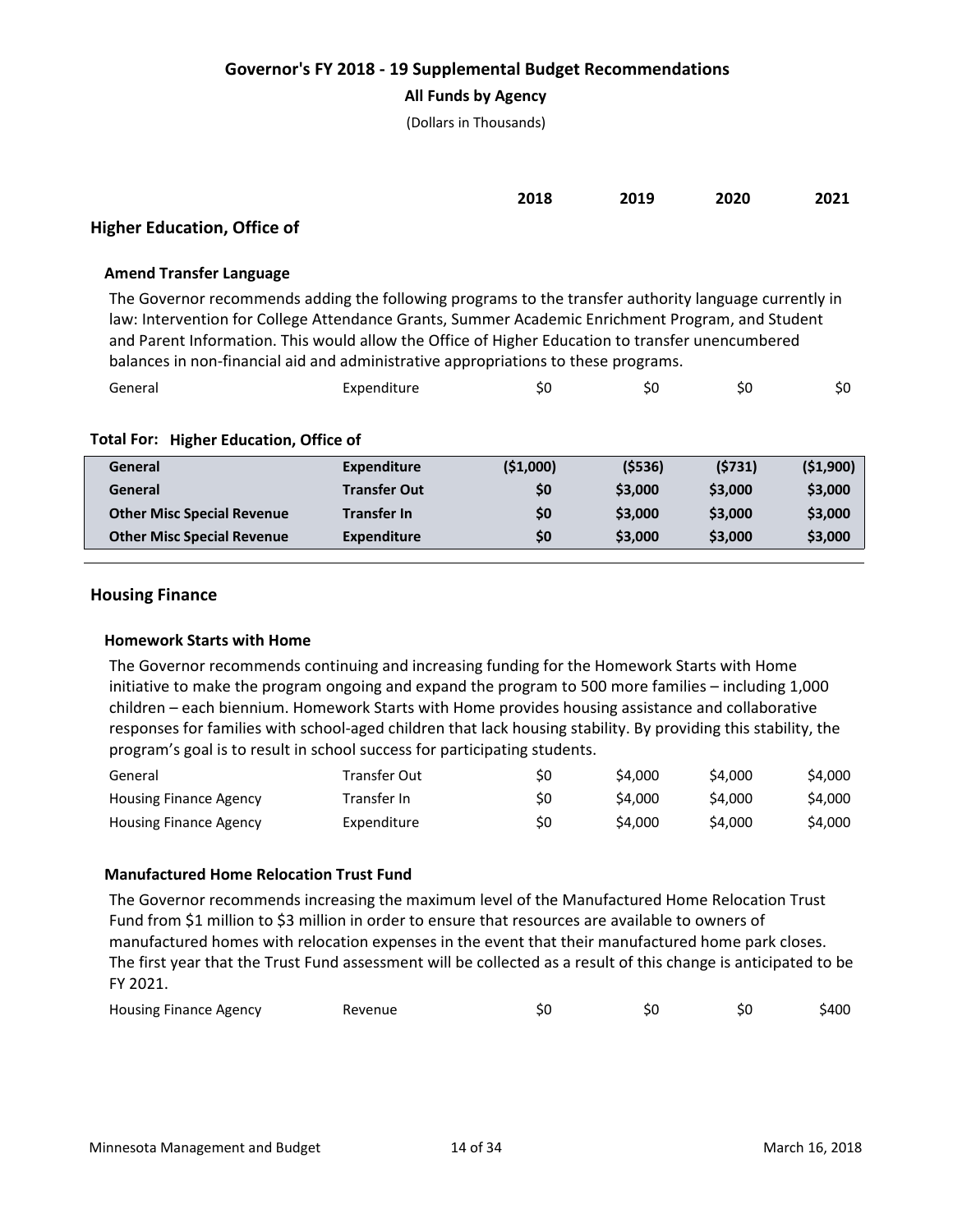### **All Funds by Agency**

(Dollars in Thousands)

|                                   |                     | 2018 | 2019    | 2020    | 2021    |
|-----------------------------------|---------------------|------|---------|---------|---------|
| <b>Housing Finance</b>            |                     |      |         |         |         |
| <b>Total For: Housing Finance</b> |                     |      |         |         |         |
| General                           | <b>Transfer Out</b> | \$0  | \$4,000 | \$4,000 | \$4,000 |
| <b>Housing Finance Agency</b>     | Revenue             | \$0  | \$0     | \$0     | \$400   |
| <b>Housing Finance Agency</b>     | <b>Transfer In</b>  | \$0  | \$4,000 | \$4,000 | \$4,000 |
| <b>Housing Finance Agency</b>     | <b>Expenditure</b>  | \$0  | \$4,000 | \$4,000 | \$4,000 |

## **Human Services**

# **Opioid Treatment and Prevention: Improve Response to Opioid Crisis Through Local Community Integration**

The Governor recommends funding to local communities to improve local coordination to fight the opioid crisis. This proposal would provide grants to approximately 20 communities. Grantees would focus on improving services around one of several areas, including care to pregnant women with opioid abuse disorders, chronic pain management, integrated care for individuals in the criminal justice system, and early access to medication-assisted treatment.

| General            | Expenditure | S0 | \$2.089 | Ś0      | \$0     |
|--------------------|-------------|----|---------|---------|---------|
| Opioid Stewardship | Expenditure | Ś0 |         | \$2,099 | \$2,099 |

#### **Opioid Treatment and Prevention: Prevent Inappropriate Access to Controlled Substances**

The Governor recommends improvements to the Prescription Monitoring Program (PMP) and additional staff to enforce existing state law that prohibits pharmacies from dispensing controlled substances for cash to Medical Assistance (MA) and MinnesotaCare enrollees. Some patients with opioid use disorder or other substance use disorders use cash payment for prescriptions as a way to obtain an unsafe quantity of prescription drugs. The proposal adopts a model used in other states that would help identify any instances of pharmacies accepting cash payments from MA or MinnesotaCare enrollees for controlled substance prescription.

| General            | Expenditure | S0 | \$204 | S0    | \$0   |
|--------------------|-------------|----|-------|-------|-------|
| Opioid Stewardship | Expenditure | Ś0 | SC    | \$183 | \$183 |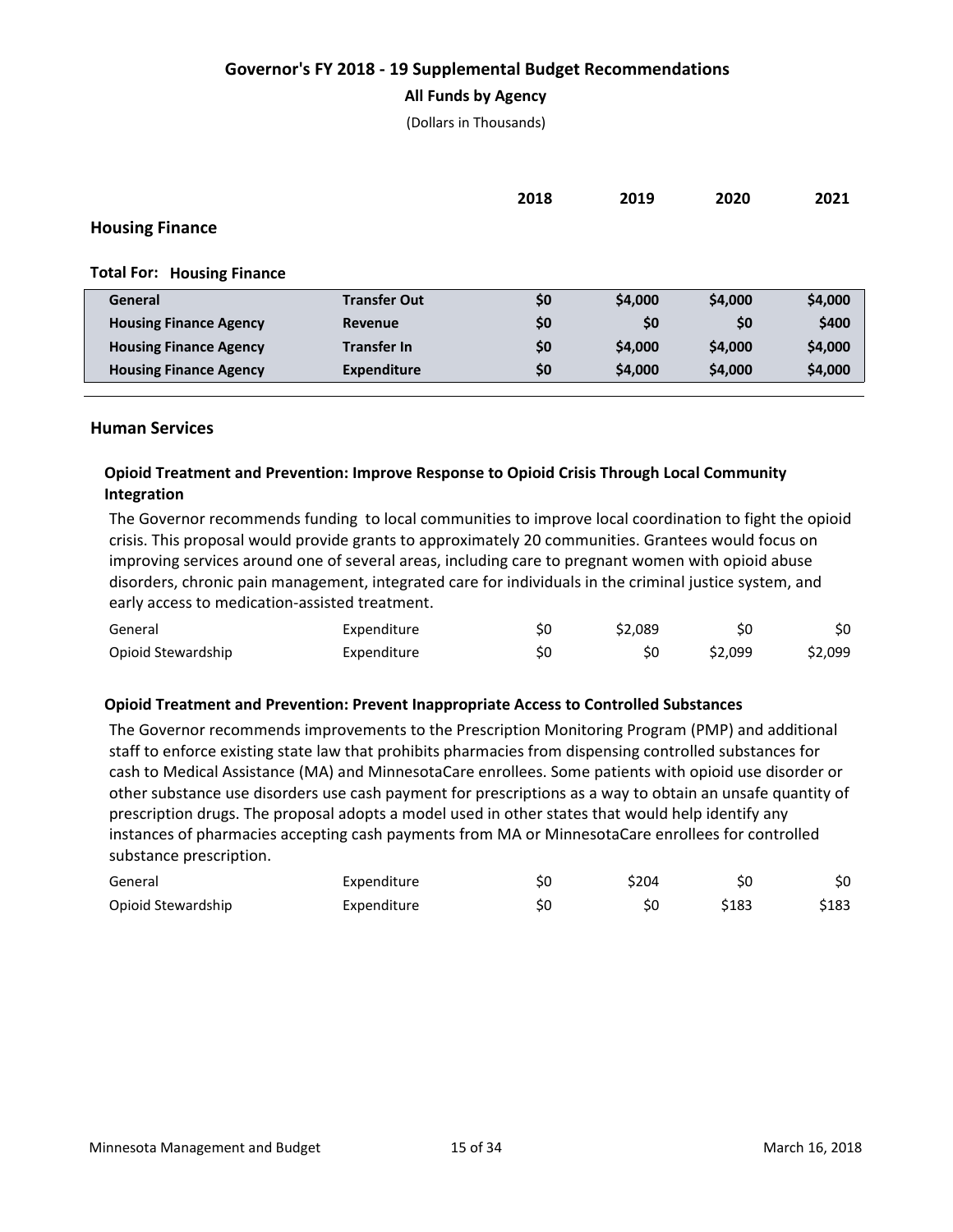## **All Funds by Agency**

(Dollars in Thousands)

| 2018 | 2019 | 2020 | 2021 |
|------|------|------|------|
|      |      |      |      |

## **Human Services**

## **Opioid Treatment and Prevention: Increase Access to Substance Use Disorder Treatment**

The Governor recommends funding for screenings to improve timely access treatment for people with opioid use disorders and other substance use disorders. These services are funded through the state's chemical dependency treatment program and medical assistance. This proposal would allow individuals to access a limited amount of treatment while a more comprehensive assessment of their needs is underway.

| General            | Transfer In  | S0  | ŚС | Ś8 | \$14 |
|--------------------|--------------|-----|----|----|------|
| General            | Expenditure  | \$0 | S8 | S8 | \$14 |
| Opioid Stewardship | Transfer Out | S0  | SС | S8 | \$14 |

## **Offer MinnesotaCare Buy-In on Individual Market**

The Governor recommends creating a health insurance product based on the MinnesotaCare program to be sold on the individual market beginning in calendar year 2020. This product will offer consumers similar benefits and networks as the standard MinnesotaCare program. The cost of this proposal reflects the funding needed to implement and administer the program before any enrollee premiums are received. The proposal also establishes a reserve to support the program to provide cash flow, coverage, and claims and liabilities for the program.

| General                   | Transfer Out | \$0 | S0     | S58.391              | \$0 |
|---------------------------|--------------|-----|--------|----------------------|-----|
| MinnesotaCare Buy-In      | Transfer In  | \$0 | S0     | \$100,000            | \$0 |
| <b>Health Care Access</b> | Expenditure  | S0  | S2.691 | S <sub>10</sub> .234 | \$0 |

#### **Safe and Secure Schools: Expand School-Linked Mental Health Grants**

The Governor recommends funding to expand school-linked mental health grants. These grants are awarded to community mental health providers who partner with schools to provide services to students. These resources would help improve access to mental health care for children and youth who are uninsured or underinsured.

| General | Expenditure | \$0 | \$5,223 | \$5,248 | \$5,248 |
|---------|-------------|-----|---------|---------|---------|
|         |             |     |         |         |         |

# **Senior and Vulnerable Adult Protection: Increase Advocacy, Investigation and Communication Infrastructure**

The Governor recommends strengthening protections and rights for seniors and vulnerable adults by increasing capacity in the Office of Ombudsman for Long-Term Care and the Office of Inspector General, investing in infrastructure to facilitate increased reporting and communications with families, and granting county aid for protection activities. This is based on recommendations from an independent work group convened by AARP Minnesota.

| General | Expenditure | \$289 | \$6,583 | \$7,361 | \$7,311 |
|---------|-------------|-------|---------|---------|---------|
|         |             |       |         |         |         |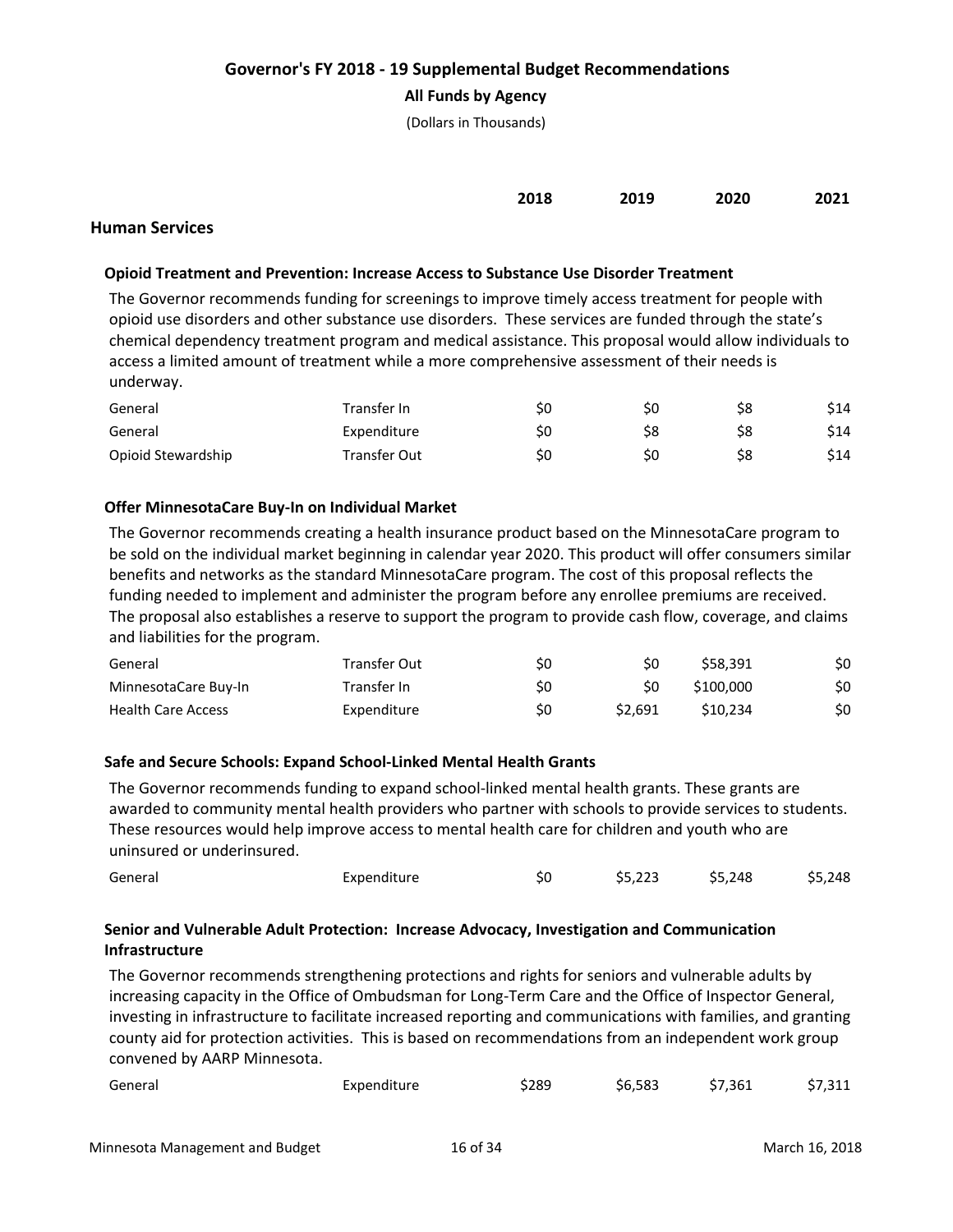### **All Funds by Agency**

(Dollars in Thousands)

| 2018<br>____ | 2019<br>____ | 2020<br>____ | 2021 |
|--------------|--------------|--------------|------|
|              |              |              |      |

## **Human Services**

### **Restructure Chemical Dependency Operating Funding**

The Governor recommends moving funding for the Alcohol and Drug Abuse Division from the special revenue fund to the general fund. This would increase transparency and improve the Department of Human Service's ability to manage its administrative budget. Current funding for the division would be redirected to pay for chemical dependency treatment costs and would reduce general fund spending for those services.

|  | General | Expenditure | \$0 | (\$8,790) | (\$4,287) | (54, 340) |
|--|---------|-------------|-----|-----------|-----------|-----------|
|--|---------|-------------|-----|-----------|-----------|-----------|

## **Clarify Duplicative Inflation in Disability Waiver Rate System**

The Governor recommends aligning state statute with federal requirements for rates paid under the Disability Waiver Rate System.

| General | Expenditure | ŚC | ŚС | \$0 |
|---------|-------------|----|----|-----|
| Federal | Expenditure | ŚС | ŚС | \$0 |

#### **Repeal Provider Tax Sunset**

The Governor recommends repealing the sunset on the two percent taxes on hospitals, ambulatory surgical centers, providers and wholesale drug distributors. Provider taxes are deposited into the health care access fund, a fund that supports spending for Medical Assistance, MinnesotaCare, and other health care-related programs. Under current law, these taxes will expire on December 31, 2019. This change would restore structural balance to the health care access fund. This proposal increases spending through Medical Assistance and MinnesotaCare, which reimburse providers for the cost of the provider tax through a rate increase. The Governor also recommends transferring \$41 million from the health care access fund to the general fund to offset the cost of reinstating the tax.

| General                   | Transfer In  | S0  | S0 | \$12,073 | \$29,002 |
|---------------------------|--------------|-----|----|----------|----------|
| General                   | Expenditure  | S0  | S0 | \$12,073 | \$29,002 |
| <b>Health Care Access</b> | Expenditure  | \$0 | S0 | \$101    | \$268    |
| <b>Health Care Access</b> | Transfer Out | \$0 | S0 | \$12,073 | \$29,002 |

#### **Increase Investment in Child Care Assistance Program**

The Governor recommends increasing investments in the Child Care Assistance Program (CCAP) to support family stability and improve the school readiness of children served in child care settings across the state. It allows families to maintain eligibility for 12-month period, makes child care available to more homeless children and ensures children are cared for in a safe, nurturing environment.

| General | Expenditure | S0 | \$2,523 | \$7,191 | \$7,702 |
|---------|-------------|----|---------|---------|---------|
|         |             |    |         |         |         |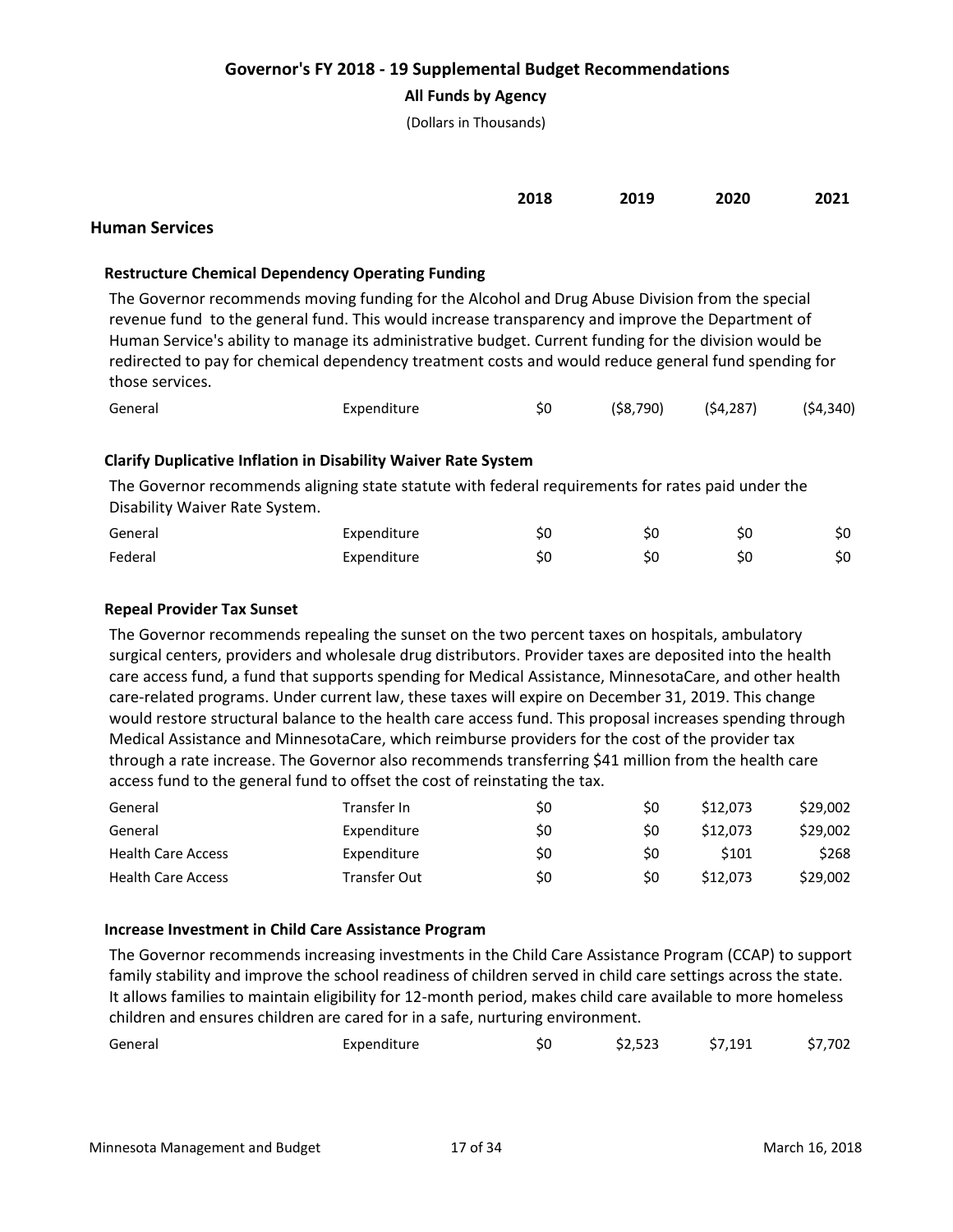### **All Funds by Agency**

(Dollars in Thousands)

| 2018<br>___ | 2019<br>___ | 2020<br>___ | 2021<br>____ |
|-------------|-------------|-------------|--------------|
|             |             |             |              |

# **Human Services**

### **Maintain Annual Fee for Families Receiving Child Support**

The Governor recommends not increasing fees on families that receive child support payments. Federal law requires states to increase the fee from \$25 per year to \$35 per year by October 1, 2018. This recommendation includes funding to backfill the loss of federal revenues as a result.

| General | Expenditure | Ś0 | \$382   | \$382  | \$382.  |
|---------|-------------|----|---------|--------|---------|
| Federal | Revenue     | Ś0 | (\$382) | (5382) | (\$382) |

## **Improve Nonemergency Medical Transportation Program Integrity**

The Governor recommends new program integrity provisions in the nonemergency medical transportation (NEMT) program. A 2017 federal audit found that over 75% of NEMT trips did not comply with state and/or federal law. The proposal funds a contract with an outside vendor to audit nonemergency medical transportation providers to ensure they are complying with state and federal standards.

| General<br>Expenditure | SU | \$60 | (\$846) | (\$920) |
|------------------------|----|------|---------|---------|
|------------------------|----|------|---------|---------|

## **Rate Increase for Personal Care Assistance and Self-Directed Programs**

The Governor recommends increasing rates for personal care assistance and self-directed programs by 1.69% effective July 1, 2018. He also recommends \$1.92 million in fiscal year 2019 for training and other investments needed.

| General                          | Expenditure | \$0 | \$12,000 | \$12.180 | \$11,820 |
|----------------------------------|-------------|-----|----------|----------|----------|
| <b>Total For: Human Services</b> |             |     |          |          |          |

| General                     | <b>Transfer In</b>  | \$0   | \$0      | \$12,081  | \$29,016 |
|-----------------------------|---------------------|-------|----------|-----------|----------|
| General                     | <b>Expenditure</b>  | \$289 | \$20,282 | \$39,310  | \$56,219 |
| General                     | <b>Transfer Out</b> | \$0   | \$0      | \$58,391  | \$0      |
| Federal                     | Revenue             | \$0   | ( \$382) | (5382)    | (5382)   |
| Federal                     | <b>Expenditure</b>  | \$0   | \$0      | \$0       | \$0      |
| <b>MinnesotaCare Buy-In</b> | <b>Transfer In</b>  | \$0   | \$0      | \$100,000 | \$0      |
| <b>Health Care Access</b>   | <b>Expenditure</b>  | \$0   | \$2.691  | \$10.335  | \$268    |
| <b>Opioid Stewardship</b>   | <b>Expenditure</b>  | \$0   | \$0      | \$2,282   | \$2,282  |
| <b>Health Care Access</b>   | <b>Transfer Out</b> | \$0   | \$0      | \$12,073  | \$29,002 |
| <b>Opioid Stewardship</b>   | <b>Transfer Out</b> | \$0   | \$0      | \$8       | \$14     |
|                             |                     |       |          |           |          |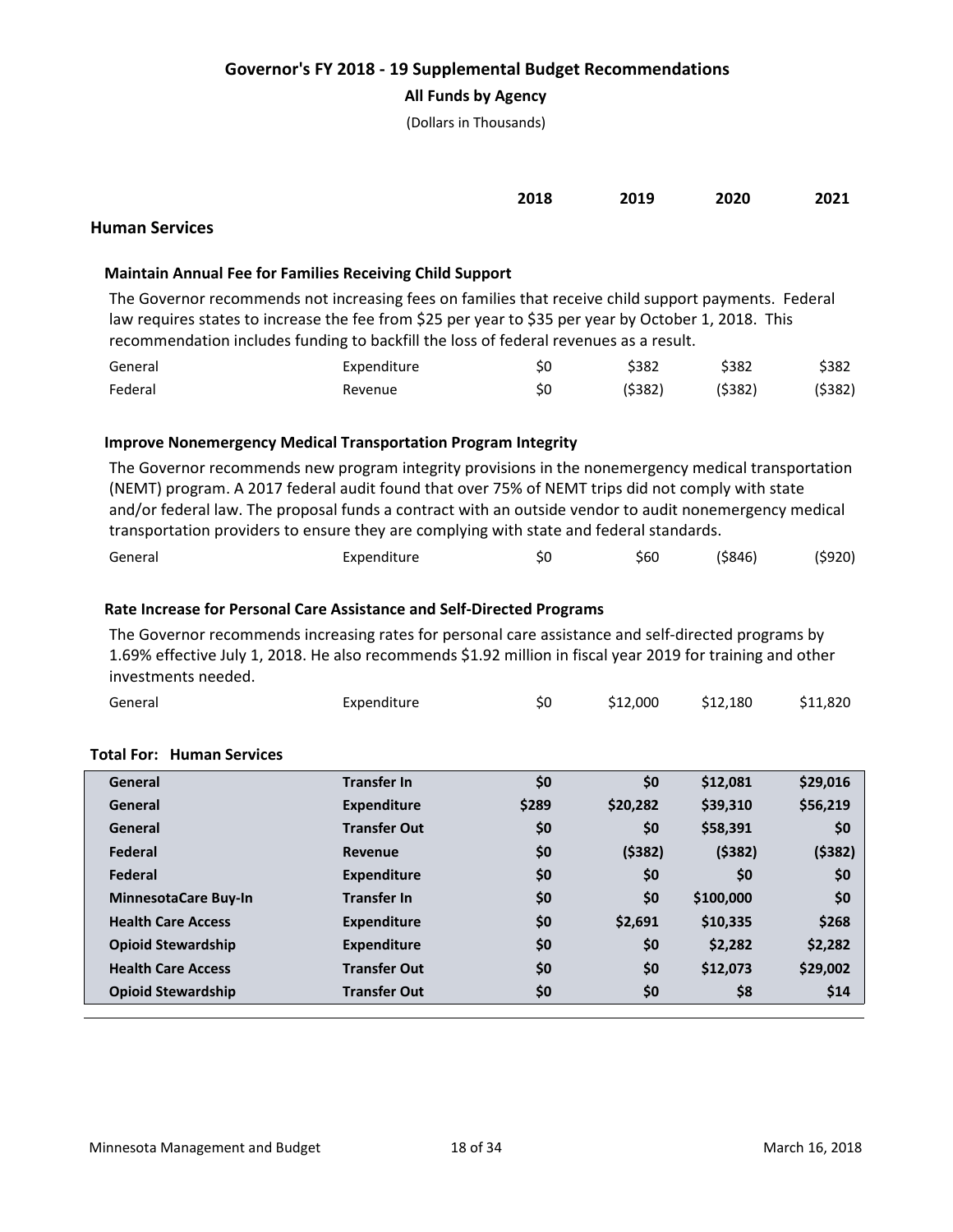## **All Funds by Agency**

(Dollars in Thousands)

| 2018<br>____ | 2019<br>____ | 2020<br>____ | 2021 |
|--------------|--------------|--------------|------|
|              |              |              |      |

# **Indian Affairs Council**

#### **Private Cemeteries Act Update**

The Governor recommends amending M.S. 307.08 to require the Council of Indian Affairs to conduct American Indian cemetery condition assessments within 90 days and to review construction and development plans for projects within 300 feet of known or suspected American Indian cemeteries and other American Indian historic or cultural sites. The recommendation includes funding for two additional staff to assist with cemetery assessments and development plan reviews, and to allow the Council to work more closely with the Office of the State Archaeologist.

| General | Expenditure | 5U | \$200 | \$200 | \$200 |
|---------|-------------|----|-------|-------|-------|
|---------|-------------|----|-------|-------|-------|

#### **Total For: Indian Affairs Council**

| enera. | 50 | SZUU | SZUU | 520 <sub>l</sub> |
|--------|----|------|------|------------------|
|        |    |      |      |                  |

#### **Labor and Industry**

#### **Occupational Safety and Health Administration Penalty Conformance**

The Governor recommends increasing Minnesota Occupational Safety and Health Administration (OSHA) penalties for serious, willful, and repeat violations of workplace safety standards and tying future penalties to the Consumer Price Index to conform to federal law, which is anticipated to increase non-dedicated Workers Compensation Fund revenue.

| <b>Workers Compensation</b><br>Revenue | SU | \$10C | S100 | 100د |
|----------------------------------------|----|-------|------|------|
|----------------------------------------|----|-------|------|------|

#### **Wage Theft Prevention**

The Governor recommends strengthening state laws in order to better prevent wage theft, including increasing penalties for employers who commit wage theft or fail to keep employment records from \$1 thousand to \$10 thousand, and establishing a penalty of up to \$1 thousand for employers who fail to pay final wages. This proposal is anticipated to increase non-dedicated General Fund revenue.

| General                       | Revenue | S0 | \$172 | \$172 | \$172 |
|-------------------------------|---------|----|-------|-------|-------|
|                               |         |    |       |       |       |
| Total For: Labor and Industry |         |    |       |       |       |

| General                     | <b>Revenue</b> | \$172 | \$172 | \$172 |
|-----------------------------|----------------|-------|-------|-------|
| <b>Workers Compensation</b> | Revenue        | \$100 | \$100 | \$100 |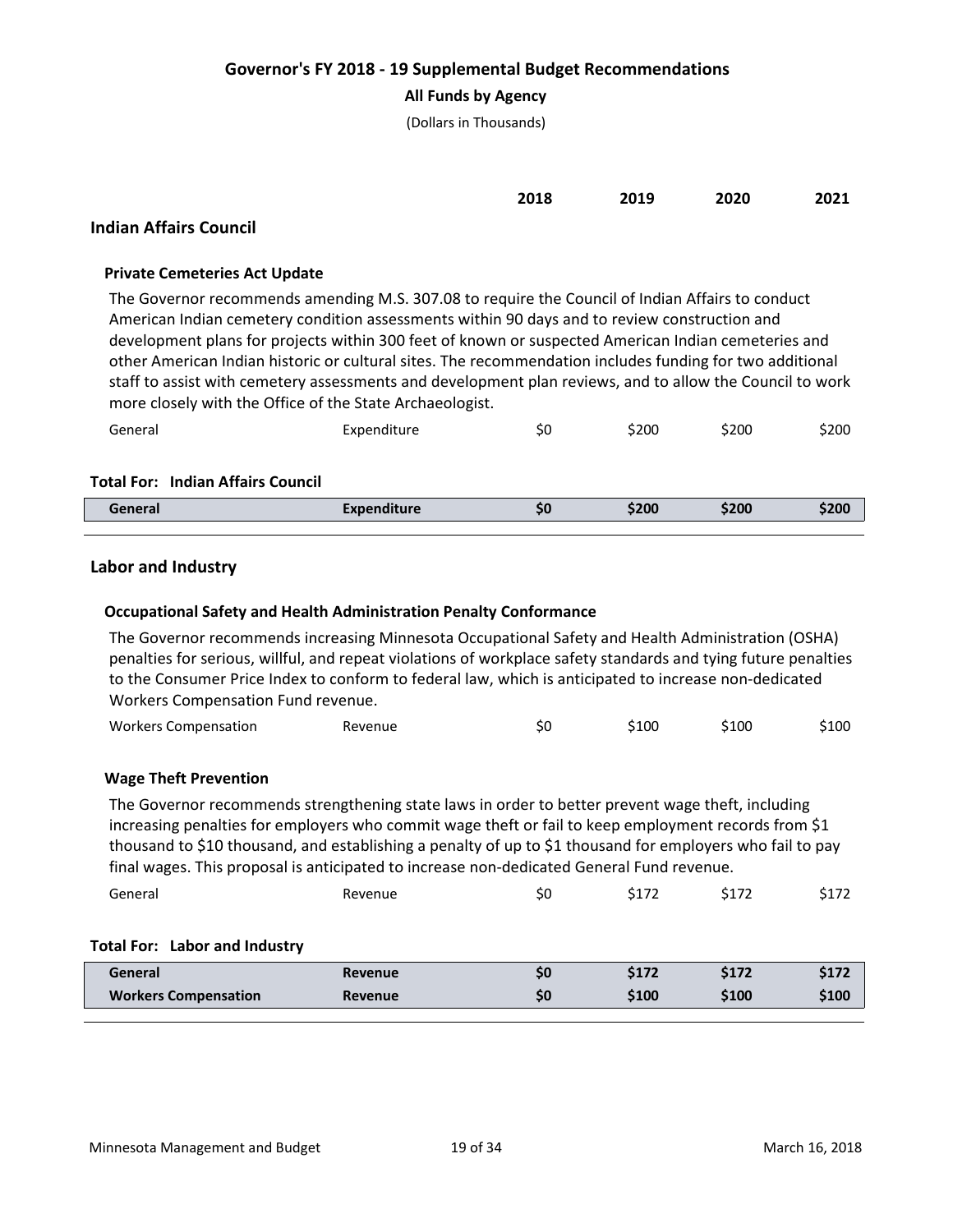## **All Funds by Agency**

(Dollars in Thousands)

|                                         |                                                                                                                                                                                                                                                                                                                                                                                                                                                                                             | 2018       | 2019    | 2020    | 2021    |  |  |  |
|-----------------------------------------|---------------------------------------------------------------------------------------------------------------------------------------------------------------------------------------------------------------------------------------------------------------------------------------------------------------------------------------------------------------------------------------------------------------------------------------------------------------------------------------------|------------|---------|---------|---------|--|--|--|
| <b>Management and Budget</b>            |                                                                                                                                                                                                                                                                                                                                                                                                                                                                                             |            |         |         |         |  |  |  |
|                                         | <b>Reallocate Premium Subsidy Funding to MinnesotaCare Buy-In Reserve</b>                                                                                                                                                                                                                                                                                                                                                                                                                   |            |         |         |         |  |  |  |
| General                                 | Expenditure                                                                                                                                                                                                                                                                                                                                                                                                                                                                                 | (558, 391) | \$0     | \$0     | \$0     |  |  |  |
| <b>Sexual Harassment Prevention</b>     |                                                                                                                                                                                                                                                                                                                                                                                                                                                                                             |            |         |         |         |  |  |  |
|                                         | The Governor recommends funding for MMB to implement the recommendations of the January 2018<br>Sexual Harassment Prevention Policy and Procedures Report. The funds will be used to create an<br>independent office for reporting complaints and investigating allegations of sexual harassment, expand<br>training and reporting options at state agencies, conduct ongoing audits of agency policies and<br>procedures, and recruit and retain more diverse senior leaders and managers. |            |         |         |         |  |  |  |
| General                                 | Expenditure                                                                                                                                                                                                                                                                                                                                                                                                                                                                                 | \$0        | \$6.364 | \$3.625 | \$3.655 |  |  |  |
| <b>Total For: Management and Budget</b> |                                                                                                                                                                                                                                                                                                                                                                                                                                                                                             |            |         |         |         |  |  |  |
| General                                 | <b>Expenditure</b>                                                                                                                                                                                                                                                                                                                                                                                                                                                                          | (558, 391) | \$6,364 | \$3,625 | \$3,655 |  |  |  |
|                                         |                                                                                                                                                                                                                                                                                                                                                                                                                                                                                             |            |         |         |         |  |  |  |

#### **Minnesota State**

#### **ISRS Next Generation Data System**

The Governor recommends \$8.5 million each fiscal year through FY 2024 to support the replacement of Minnesota State's outdated, 20-year old enterprise data system, Integrated Statewide Record System (ISRS). The development and implementation of ISRS Next Generation is a multi-year technology infrastructure project.

| General | Expenditure | S0 | \$8,500 | \$8,500 | \$8,500 |
|---------|-------------|----|---------|---------|---------|
|         |             |    |         |         |         |

#### **Campus Support**

The Governor recommends \$10 million in one-time funding to offset inflationary operating cost increases in FY 2019 at Minnesota State. This additional funding will allow Minnesota State to maintain the planned tuition rates for the 2019-2020 academic year without reducing services.

| General | Expenditure | 5U | \$10,000 | Ś0 | Ś0 |
|---------|-------------|----|----------|----|----|
|---------|-------------|----|----------|----|----|

## **Total For: Minnesota State**

| General | <b>Expenditure</b> | S0 | 18.500 | \$8,500 | \$8,500 |
|---------|--------------------|----|--------|---------|---------|
|         |                    |    |        |         |         |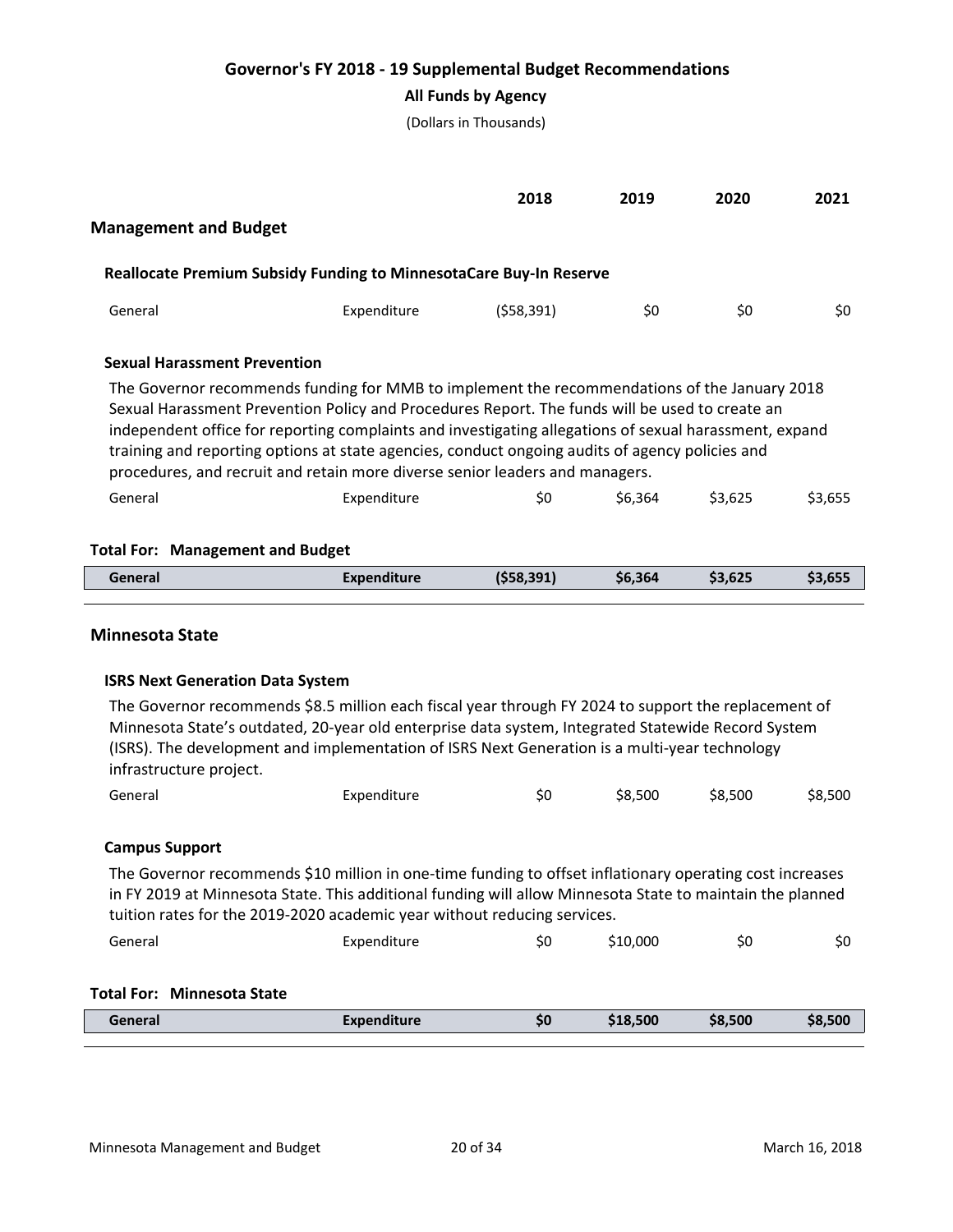#### **All Funds by Agency**

(Dollars in Thousands)

|                                                                                                                                                        |                     | 2018 | 2019     | 2020     | 2021     |
|--------------------------------------------------------------------------------------------------------------------------------------------------------|---------------------|------|----------|----------|----------|
| <b>MMB Non-operating</b>                                                                                                                               |                     |      |          |          |          |
| Debt Service on Governor's 2018 Capital Investment Bill                                                                                                |                     |      |          |          |          |
| The Governor recommends funding to cover debt service costs necessary to fund the projects included in<br>his 2018 capital investment recommendations. |                     |      |          |          |          |
| General                                                                                                                                                | Transfer Out        | \$0  | \$11.029 | \$29.913 | \$52,822 |
| <b>Total For: MMB Non-operating</b>                                                                                                                    |                     |      |          |          |          |
| General                                                                                                                                                | <b>Transfer Out</b> | \$0  | \$11,029 | \$29.913 | \$52,822 |

## **MN.IT Services**

#### **Securing the State**

The Governor recommends funding to safeguard the state from cyber-attacks. With this funding, MNIT will consolidate and secure its data centers, conduct ongoing security risk assessments, and deploy tools to detect security gaps and mitigate risk of attacks.

| General | Expenditure | \$0 | \$19,681 \$5,931 | \$5,931 |
|---------|-------------|-----|------------------|---------|
|         |             |     |                  |         |

## **Total For: MN.IT Services**

| General | <b>Expenditure</b> | \$0 | \$19,681 | \$5,931 | \$5,931 |
|---------|--------------------|-----|----------|---------|---------|
|         |                    |     |          |         |         |

#### **Natural Resources**

#### **Emergency Fund for Cervid Disease Response**

The Governor recommends onetime funding for an emergency response to slow the spread of chronic wasting disease, which will include surveillance and ecology research. This response is critical to prevent a broader outbreak and ensure the disease does not decimate wild cervid (deer, elk, and moose) populations.

| \$1,560<br>General<br>Ś0<br>Expenditure<br>5U |  |  |  |  |  |  | Ś0 |
|-----------------------------------------------|--|--|--|--|--|--|----|
|-----------------------------------------------|--|--|--|--|--|--|----|

#### **Environmental Research Relating to Mine Permitting**

The Governor recommends appropriating funds to continue an applied research program studying the environmental effects of mining. The results and conclusions of the reports and papers will be used to inform environmental review and permit decisions related to mine proposals.

| <b>Mineral Management</b> | Expenditure | SU | \$319 | \$319 | \$319 |
|---------------------------|-------------|----|-------|-------|-------|
|---------------------------|-------------|----|-------|-------|-------|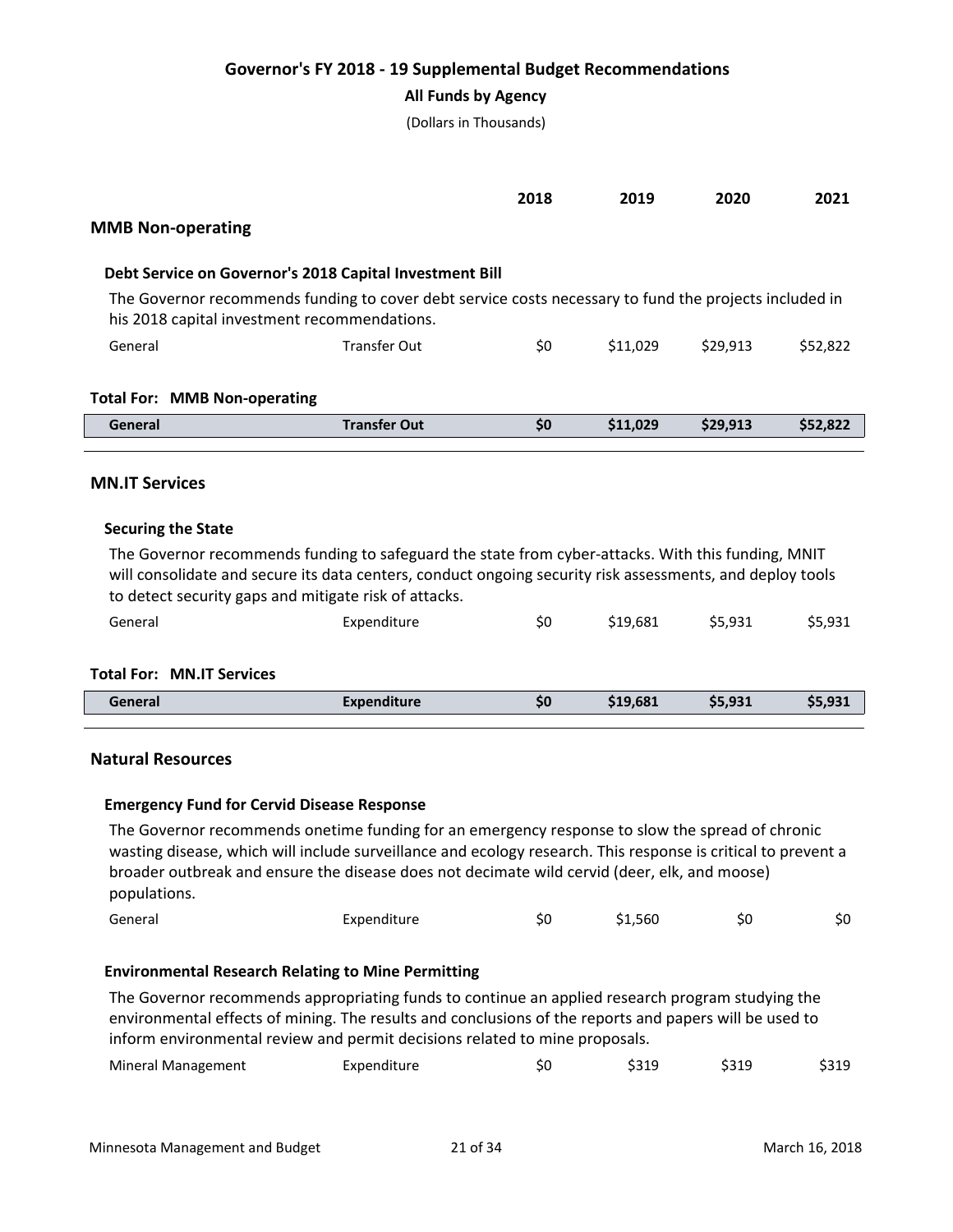# **All Funds by Agency**

(Dollars in Thousands)

| <b>Natural Resources</b>                                                                                                                                                                                                                                                                                                                     |                                                                                                                                                                                                                                                                                                                           | 2018 | 2019    | 2020    | 2021    |  |  |  |
|----------------------------------------------------------------------------------------------------------------------------------------------------------------------------------------------------------------------------------------------------------------------------------------------------------------------------------------------|---------------------------------------------------------------------------------------------------------------------------------------------------------------------------------------------------------------------------------------------------------------------------------------------------------------------------|------|---------|---------|---------|--|--|--|
| <b>Forest Inventory</b>                                                                                                                                                                                                                                                                                                                      |                                                                                                                                                                                                                                                                                                                           |      |         |         |         |  |  |  |
| The Governor recommends strengthening forest inventory data collection and analysis. These funds will<br>allow the Department of Natural Resources (DNR) to inventory 100,000 acres of forest annually. With an<br>improved forest inventory, the DNR will more accurately assess forest conditions and reliably predict<br>harvest volumes. |                                                                                                                                                                                                                                                                                                                           |      |         |         |         |  |  |  |
| General                                                                                                                                                                                                                                                                                                                                      | Expenditure                                                                                                                                                                                                                                                                                                               | \$0  | \$1,000 | \$1,000 | \$1,000 |  |  |  |
| <b>Forests for the Future Program</b>                                                                                                                                                                                                                                                                                                        | The Governor recommends protecting up to 1,000 acres of private forest parcels using permanent<br>working forest conservation easements and fee title acquisitions. These parcels provide bank stability,<br>support habitat and recreational opportunities, and protect the water quality of lakes, rivers, and streams. |      |         |         |         |  |  |  |
| Clean Water Fund                                                                                                                                                                                                                                                                                                                             | Expenditure                                                                                                                                                                                                                                                                                                               | \$0  | \$1,000 | \$0     | \$0     |  |  |  |
| <b>Lands Bill</b><br>The Governor recommends authorizing specific state land sales in Chisago, Mahnomen, Rice, and St. Louis<br>counties and grants of specific no-fee easements to local units of government in Otter Tail and Sherburne<br>counties.                                                                                       |                                                                                                                                                                                                                                                                                                                           |      |         |         |         |  |  |  |
| Land Aquisition                                                                                                                                                                                                                                                                                                                              | Revenue                                                                                                                                                                                                                                                                                                                   | \$0  | \$61    | \$0     | \$0     |  |  |  |
| <b>Total For: Natural Resources</b>                                                                                                                                                                                                                                                                                                          |                                                                                                                                                                                                                                                                                                                           |      |         |         |         |  |  |  |
| General                                                                                                                                                                                                                                                                                                                                      | <b>Expenditure</b>                                                                                                                                                                                                                                                                                                        | \$0  | \$2,560 | \$1,000 | \$1,000 |  |  |  |
| <b>Clean Water Fund</b>                                                                                                                                                                                                                                                                                                                      | <b>Expenditure</b>                                                                                                                                                                                                                                                                                                        | \$0  | \$1,000 | \$0     | \$0     |  |  |  |
| <b>Land Aquisition</b>                                                                                                                                                                                                                                                                                                                       | <b>Revenue</b>                                                                                                                                                                                                                                                                                                            | \$0  | \$61    | \$0     | \$0     |  |  |  |
| <b>Mineral Management</b>                                                                                                                                                                                                                                                                                                                    | <b>Expenditure</b>                                                                                                                                                                                                                                                                                                        | \$0  | \$319   | \$319   | \$319   |  |  |  |

# **Peace Officer Standards and Training Board**

# **General Fund Supplement to Cover Dedicated Funding Shortage**

The Governor recommends a one-time general fund supplement to cover a projected shortage of dedicated revenues from the criminal/traffic surcharge providing the primary funding source for the Board.

| General                     | Expenditure | \$125  | S0 | \$0 |
|-----------------------------|-------------|--------|----|-----|
| Restricted Misc Special Rev | Expenditure | (S125) | S0 |     |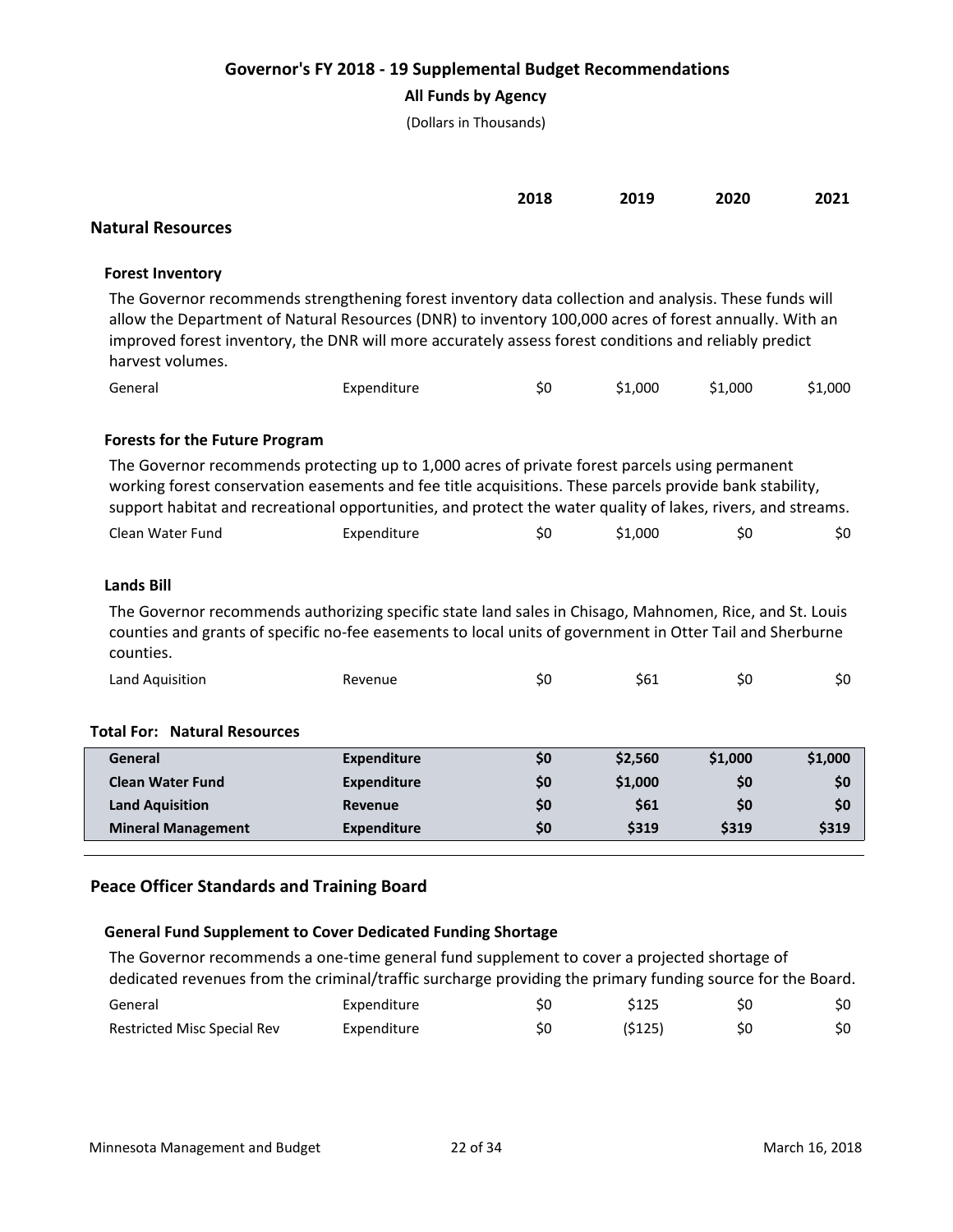#### **All Funds by Agency**

(Dollars in Thousands)

|                                                              |                    | 2018 | 2019   | 2020 | 2021 |  |
|--------------------------------------------------------------|--------------------|------|--------|------|------|--|
| <b>Peace Officer Standards and Training Board</b>            |                    |      |        |      |      |  |
| <b>Total For: Peace Officer Standards and Training Board</b> |                    |      |        |      |      |  |
| General                                                      | <b>Expenditure</b> | \$0  | \$125  | \$0  | \$0  |  |
| <b>Restricted Misc Special Rev</b>                           | <b>Expenditure</b> | \$0  | (5125) | SO.  | \$0  |  |
|                                                              |                    |      |        |      |      |  |

## **Perpich Center for Arts Education**

#### **Perpich Technology Upgrades**

The Governor recommends reducing a prior appropriation to Perpich that will not be spent and reallocating \$600,000 to Perpich to invest in technology updates. This would fund the first of a five year technology plan for the agency. This funding would upgrade staff computers, classroom instructional technology, WIFI access across the campus, video conferencing, as well as pay for additional software licensing. Perpich estimates that at least \$600,000 of the 2018 appropriation to pay severance costs for teachers at Crosswinds can not be used.

| General | Expenditure | '\$600) | \$600 | эu | 5U. |
|---------|-------------|---------|-------|----|-----|
|         |             |         |       |    |     |

#### **Total For: Perpich Center for Arts Education**

| ieneral<br>_ _ _ _ | Evannadikuwa<br>enaiture<br>ьv<br>. <del>.</del> <b>. . . .</b> | החה: | \$600 | 50 | . .<br>J, |
|--------------------|-----------------------------------------------------------------|------|-------|----|-----------|
|                    |                                                                 |      |       |    |           |

#### **Pharmacy, Board of**

#### **Opioid Treatment and Prevention: Improve and Enhance the Prescription Monitoring Program (PMP)**

The Governor recommends funding to improve and continue operation of the Prescription Monitoring Program (PMP) system which aids in the prevention of over-prescription of opioids. The transfer to a new platform will enhance the PMP's capabilities. Additionally, grants will be given to institutions that want to integrate their electronic health records with the PMP system.

| General            | Expenditure | S0 | \$1.029 | S0      | \$0     |
|--------------------|-------------|----|---------|---------|---------|
| Opioid Stewardship | Expenditure | S0 |         | \$1.279 | \$1.526 |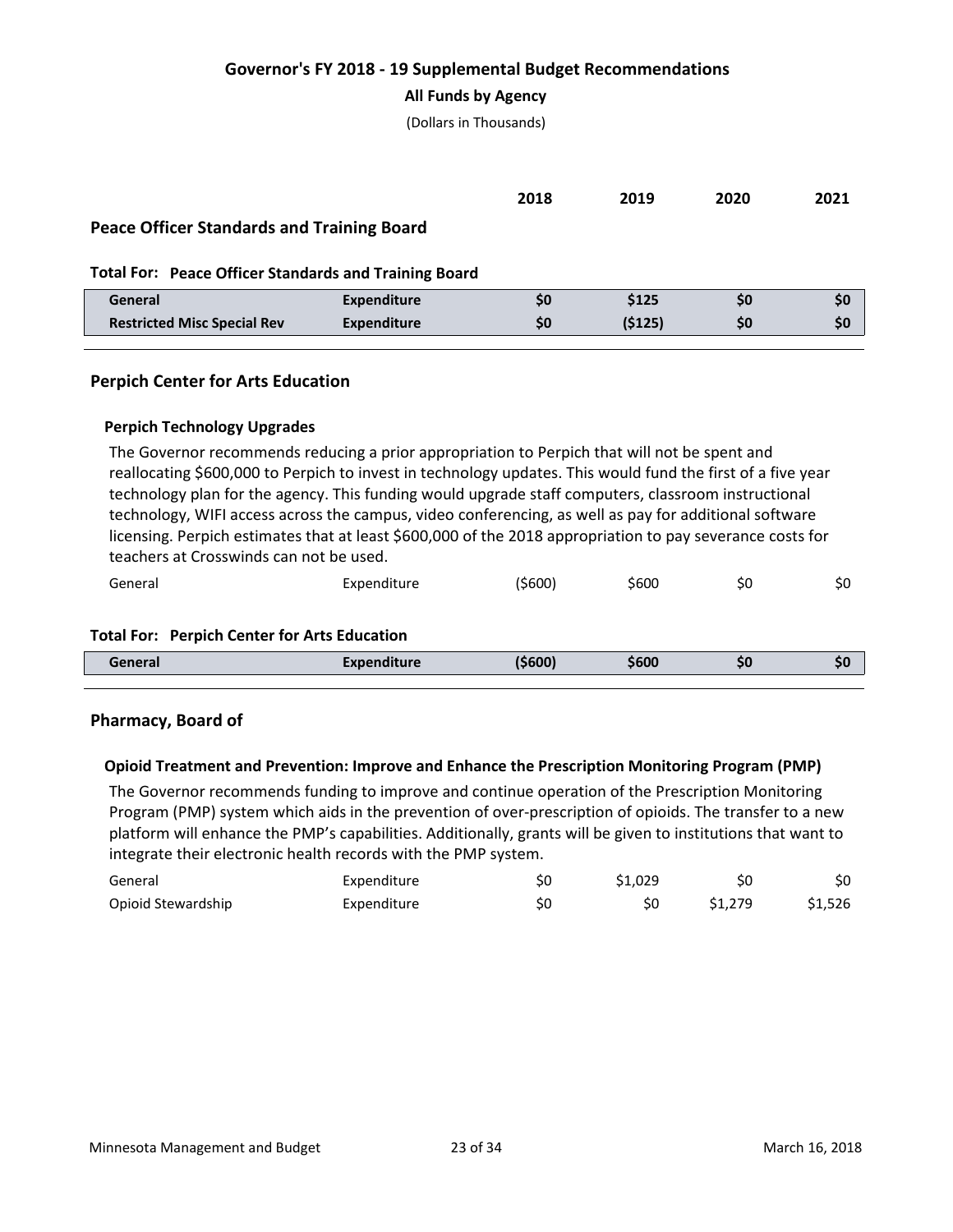### **All Funds by Agency**

(Dollars in Thousands)

| 2018 | 2020 | 2021 |
|------|------|------|
|      | 2019 |      |

# **Pharmacy, Board of**

### **Opioid Treatment and Prevention: Opioid Stewardship Fee**

The Governor recommends establishing an opiate stewardship program which will place an annual fee on opiate manufacturers in order to fund efforts related to prevention, treatment, and mitigation of the impact of opioid abuse in Minnesota. This fee will allow the Board of Pharmacy to collect information about units of opioids distributed and charge a fee per unit at the wholesale level. Funding will also be used for staffing and to support technology needs for the administration of the stewardship fee.

| General            | Expenditure | S0 | \$1.354 | Ś0      | \$0      |
|--------------------|-------------|----|---------|---------|----------|
| Opioid Stewardship | Revenue     | S0 | S0      | S19.200 | \$19,200 |
| Opioid Stewardship | Expenditure | S0 | ŚС      | \$965   | \$965    |

#### **Total For: Pharmacy, Board of**

| General                   | <b>Expenditure</b> | S0  | \$2.383 | \$0      | \$0      |
|---------------------------|--------------------|-----|---------|----------|----------|
| <b>Opioid Stewardship</b> | <b>Revenue</b>     | \$0 | \$0     | \$19,200 | \$19,200 |
| <b>Opioid Stewardship</b> | Expenditure        | \$0 | \$0     | \$2,244  | \$2,491  |

## **Public Safety - Public Safety**

# **Opioid Treatment and Prevention: Increase Capacity at BCA to Support Local Law Enforcement and the Criminal Justice System**

The Governor recommends funding to increase the number of drug scientists at the BCA drug chemistry lab to reduce turnaround time for drug evidence examinations and increase the number of BCA drug investigators to support tribal nations and DEA prescription diversion efforts. The proposal supports 9 FTEs.

| General            | Expenditure |    | \$1.432 |         | SO.    |
|--------------------|-------------|----|---------|---------|--------|
| Opioid Stewardship | Expenditure | S0 |         | \$1.154 | S1.154 |

#### **Total For: Public Safety - Public Safety**

| General                   | <b>Expenditure</b> | 50 | \$1,432 |         | \$0     |
|---------------------------|--------------------|----|---------|---------|---------|
| <b>Opioid Stewardship</b> | <b>Expenditure</b> | 50 | \$0     | \$1,154 | \$1,154 |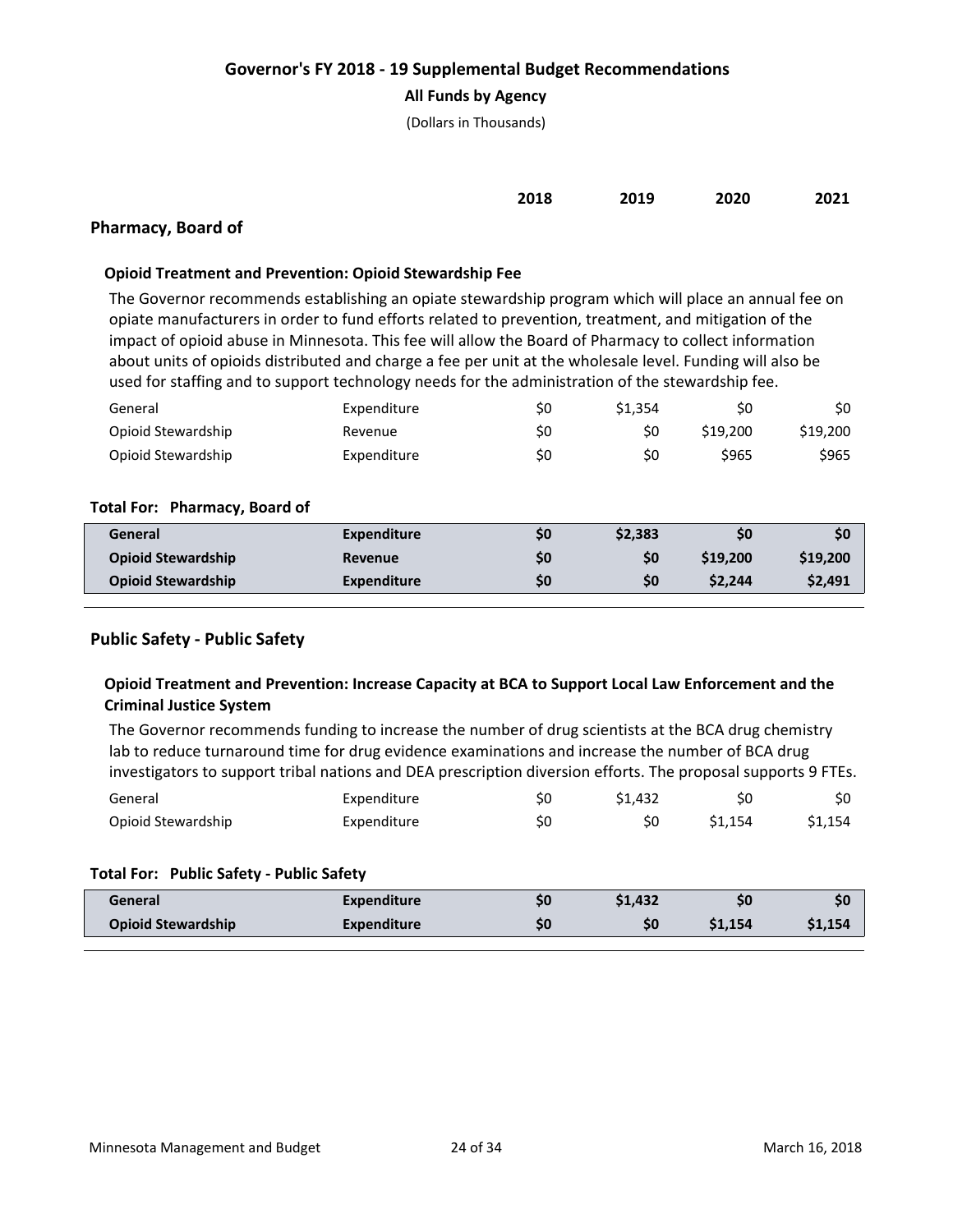**All Funds by Agency**

(Dollars in Thousands)

|                                       |                                                                                                                                                      | 2018 | 2019     | 2020 | 2021 |
|---------------------------------------|------------------------------------------------------------------------------------------------------------------------------------------------------|------|----------|------|------|
| <b>Public Safety - Transportation</b> |                                                                                                                                                      |      |          |      |      |
| <b>Deputy Registrar Reimbursement</b> |                                                                                                                                                      |      |          |      |      |
|                                       | The Governor recommends one-time funding to reimburse Deputy Registrars for actual additional costs<br>incurred due to the implementation of MNLARS. |      |          |      |      |
| General                               | Expenditure                                                                                                                                          | \$0  | \$10,000 | \$0  | \$0  |
|                                       |                                                                                                                                                      |      |          |      |      |

## **DVS Public Information Center**

The Governor recommends funding to support the Driver and Vehicle Services Public Information Center (PIC). Currently, approximately 40% of calls are answered by the PIC. To improve the quality of customer service, the proposal would fund 63 permanent staff who will enable the department to meet the steady volume of citizen calls and e-mails.

| General                            | Expenditure | S0 | \$7.296 |         | \$0     |
|------------------------------------|-------------|----|---------|---------|---------|
| <b>Restricted Misc Special Rev</b> | Expenditure | S0 |         | \$5.973 | \$4,783 |

## **MNLARS IT**

The Governor recommends funding for the Minnesota License and Registration System (MNLARS). The proposal includes \$10M in FY18 from the special revenue fund to continue work in the current year on the MNLARS project roadmap. The proposal also includes a \$2 technology fee on transactions beginning in FY19 to support fixes of the MNLARS system and provide ongoing maintenance and support to both the driver and vehicle systems. The proposal also includes a one-time general fund appropriation of \$10.76M in FY19.

| General                     | Expenditure | S0       | \$10.763            | S0       | SO.      |
|-----------------------------|-------------|----------|---------------------|----------|----------|
| Restricted Misc Special Rev | Revenue     | S0       | \$14.667            | \$16,000 | \$16,000 |
| Restricted Misc Special Rev | Expenditure | \$10,000 | S <sub>14.667</sub> | \$15,200 | \$11,350 |

#### **Total For: Public Safety - Transportation**

| General                            | Expenditure        | S0       | \$28,059 | S0       | \$0      |
|------------------------------------|--------------------|----------|----------|----------|----------|
| <b>Restricted Misc Special Rev</b> | <b>Revenue</b>     | \$0      | \$14,667 | \$16,000 | \$16,000 |
| <b>Restricted Misc Special Rev</b> | <b>Expenditure</b> | \$10,000 | \$14,667 | \$21.173 | \$16,133 |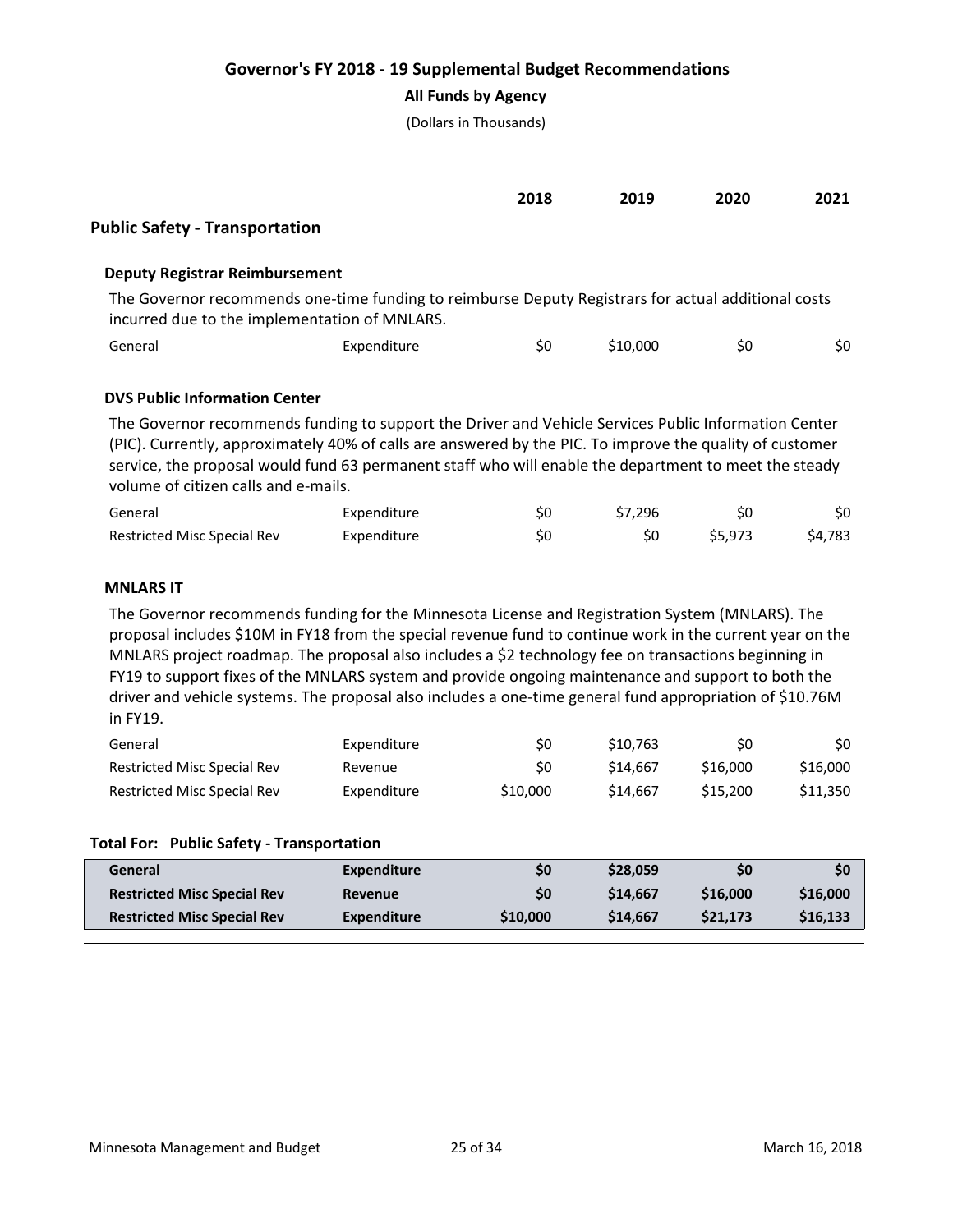## **All Funds by Agency**

(Dollars in Thousands)

|                           | 2018 | 2019 | 2020 | 2021 |
|---------------------------|------|------|------|------|
| <b>Secretary of State</b> |      |      |      |      |

## **Election Cybersecurity**

The Governor recommends funding for election cybersecurity upgrades and to modernize Minnesota's Statewide Voter Registration System (SVRS). This funding will allow the Secretary of State to implement recommendations from the U.S. Department of Homeland Security for modernizing election security ahead of the 2018 general election and overhaul the SVRS over the course of four years.

| General | Expenditure | \$0 | \$381 | \$361 | \$380 |
|---------|-------------|-----|-------|-------|-------|
|         |             |     |       |       |       |

# **Total For: Secretary of State**

| General | -----<br>.<br>uunture. | S0 | \$381 | $50+$ | \$380 |
|---------|------------------------|----|-------|-------|-------|
|         |                        |    |       |       |       |

## **Statewide Agency**

## **Pension Sustainability**

The Governor recommends funding for public pension sustainability measures. This proposal provides appropriations to state executive, judicial, and legislative branch agencies to offset employer contribution rate increases in Minnesota State Retirement System (MSRS) and Teachers Retirement Association (TRA) plans, pension adjustment formula aid to school districts to offset employer contribution rate increases in TRA and St. Paul Teachers' Retirement Fund Association (SPTRFA) plans, and direct aid to SPTRFA and the Public Employees Retirement Association (PERA) – Police and Fire Fund. These funding components are part of a comprehensive proposal to improve the funding trajectories of Minnesota's public pension funds.

| General | Revenue     | S0 | \$132    | \$258    | \$340    |
|---------|-------------|----|----------|----------|----------|
| General | Expenditure | S0 | \$27.336 | \$47.160 | \$67,037 |

#### **Total For: Statewide Agency**

| General | Revenue            | \$0 | \$132    | \$258    | \$340    |
|---------|--------------------|-----|----------|----------|----------|
| General | <b>Expenditure</b> | \$0 | \$27,336 | \$47.160 | \$67,037 |

#### **Supreme Court**

#### **Safe and Secure Courthouse Grants**

The Governor recommends one-time funding of \$1 million to continue the Safe and Secure Courthouse Grants that were originally funded in FY 2017. The funds would be distributed to counties on a matching basis to fund a variety of courthouse security improvements.

| General<br>Expenditure | าเ เ | ,000 | Ś0 | JU. |
|------------------------|------|------|----|-----|
|------------------------|------|------|----|-----|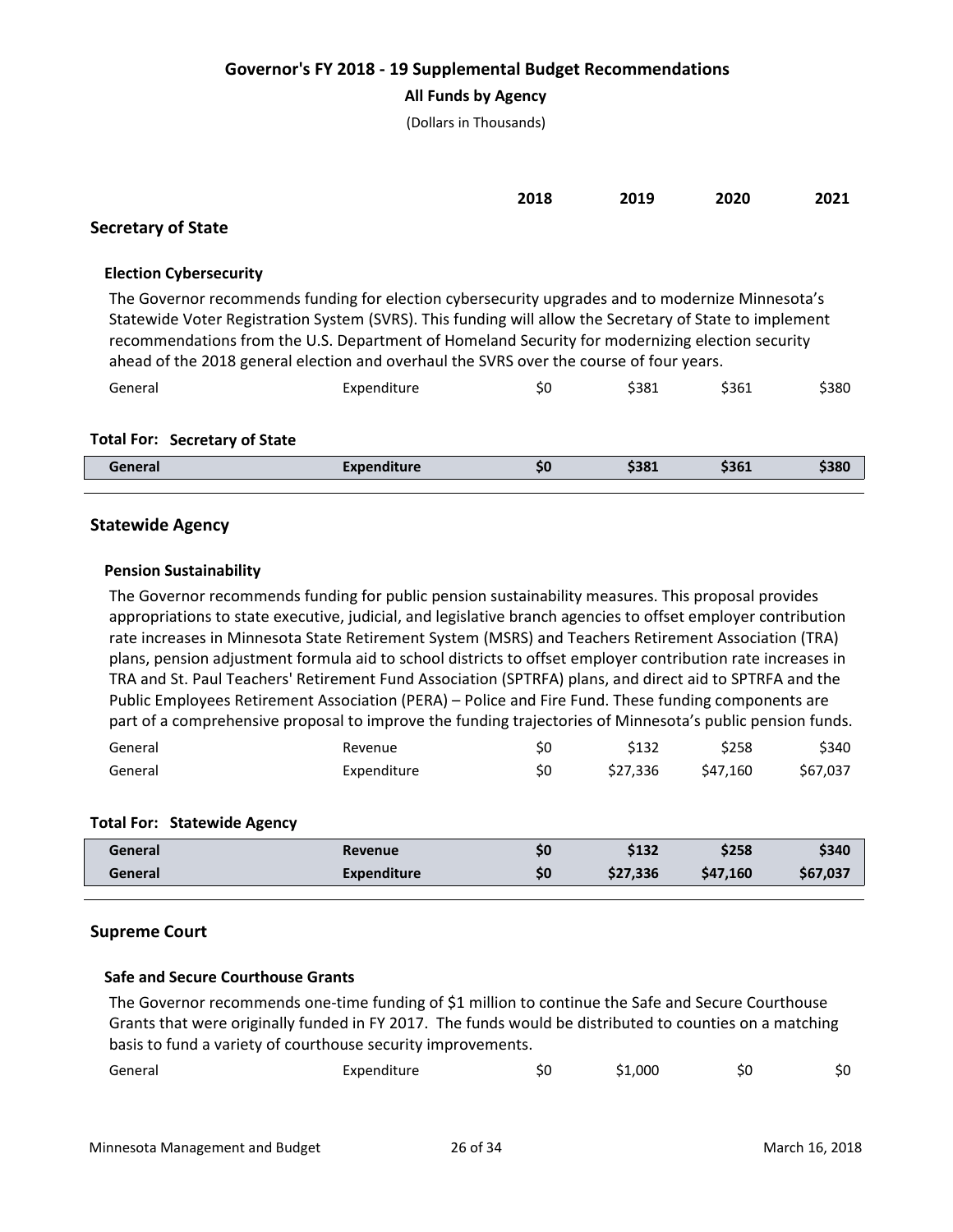## **All Funds by Agency**

(Dollars in Thousands)

|  | 2018 2019 2020 2021 |  |
|--|---------------------|--|
|  |                     |  |

## **Supreme Court**

## **Transfer Funding Responsibility for Judicial Appeal Panel Expenses from DHS to the Judicial Branch**

The Governor recommends funding to cover the Judicial Appeal Panel expenses for reduction in custody hearings for indeterminately committed individuals. The Department of Human Services would remain responsible for expenses for attorneys, examiners, and transportation. These hearings are required by law and have not been fully funded.

| General | Expenditure | S0 | \$840 | \$840 | \$840 |
|---------|-------------|----|-------|-------|-------|
|         |             |    |       |       |       |

#### **Total For: Supreme Court**

| General | Expenditure | \$0 | \$1,840 | \$840 | \$840 |
|---------|-------------|-----|---------|-------|-------|
|         |             |     |         |       |       |

## **Tax Aids, Credits and Refunds**

#### **State General Levy Inflation Reinstated**

The Governor recommends reinstating the state general levy inflator. This levy affects commercial and industrial property as well as seasonal residential recreational property. This provision is effective beginning with taxes payable in 2019.

| General<br>Revenue |  | \$12,140 | \$32,970 | \$56,640 |
|--------------------|--|----------|----------|----------|
|--------------------|--|----------|----------|----------|

## **Restore Tobacco Tax Inflator and Restore Premium Cigar Tax**

The Governor recommends restoring the cigarette and moist snuff tax indexing to ensure that the tax keeps up with the pace of inflation. This proposal also restores the maximum tax on premium cigars to its previous level of \$3.50 per cigar. These tobacco tax provisions are effective July 1, 2018.

| General                       | Revenue | \$0 | \$3.210 | \$9.660 | \$15,890 |
|-------------------------------|---------|-----|---------|---------|----------|
| Arts & Cultural Heritage Fund | Revenue | \$0 | S0      | \$0     | \$2      |
| Clean Water Fund              | Revenue | \$0 | \$0     | \$0     | \$3      |
| Outdoor Heritage Fund         | Revenue | \$0 | S0      | \$0     | \$3      |
| Parks And Trails Fund         | Revenue | \$0 | S0      | \$0     | \$1      |

## **Freeze Estate Tax Exclusion at \$2.4 million**

The Governor recommends freezing the estate tax exclusion amount at \$2.4 million, the amount the exclusion is set at in 2018. The small business and farm property estate tax subtractions would remain at \$2.6 million to ensure that the \$5 million exclusion under current law would remain in place.

| General | Revenue | Ś0 | S0 | \$11,500 | \$27,100 |
|---------|---------|----|----|----------|----------|
|         |         |    |    |          |          |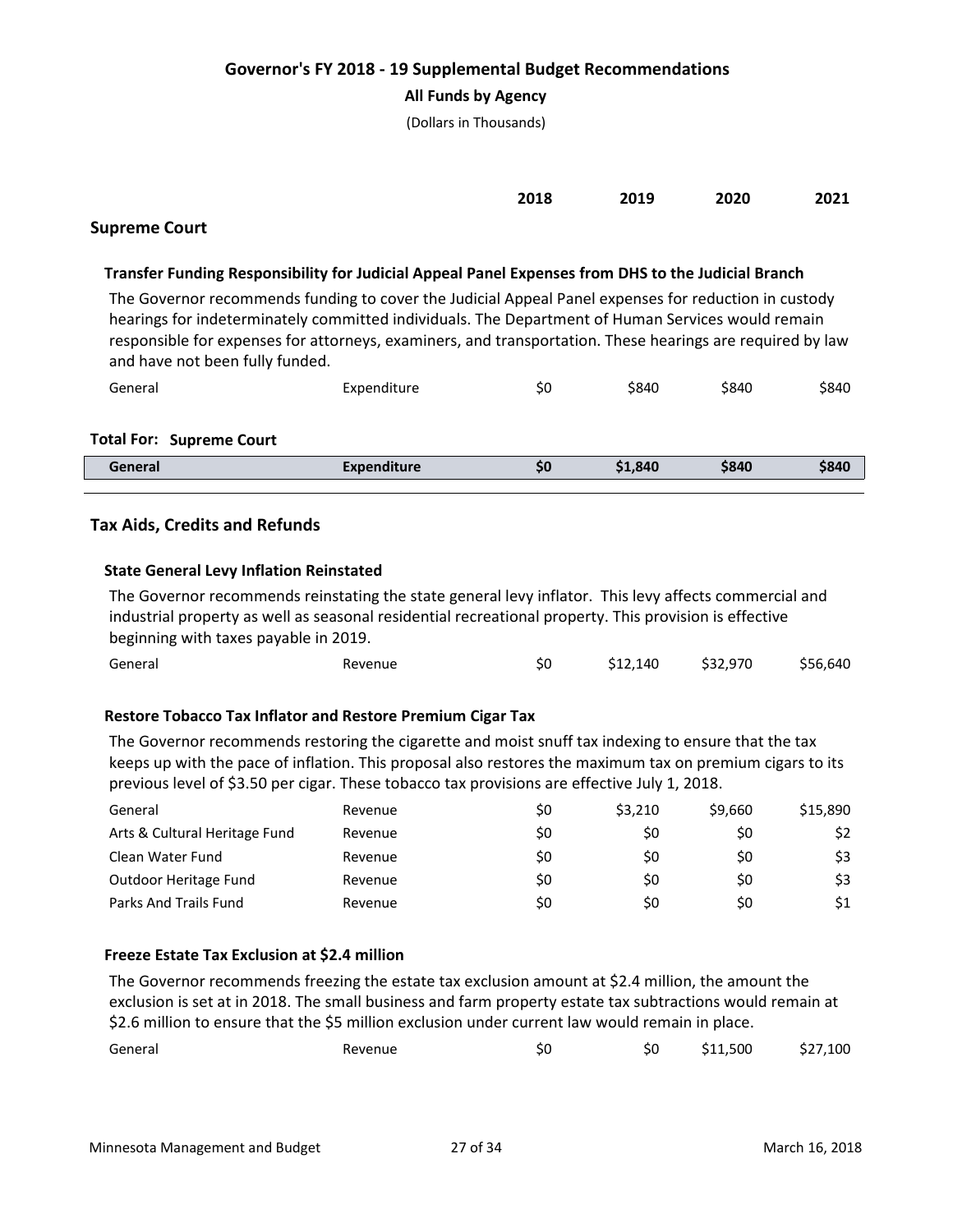## **All Funds by Agency**

(Dollars in Thousands)

| 2018 | 2019 | 2020 | 2021 |
|------|------|------|------|
|      |      |      |      |

## **Tax Aids, Credits and Refunds**

### **Minnesota Response to the 2017 Federal Tax Bill**

The Governor recommends Minnesota respond to the 2017 federal tax bill by separating our state income tax system from the federal government's, giving Minnesota more control over the fairness of our taxes and the stability of our revenues. This proposal moves Minnesota away from using federal taxable income, replacing it with federal adjusted gross income. Minnesotans would keep their current standard deduction and personal and dependent exemptions for state tax purposes. This proposal will maintain existing tax benefits for Minnesota that are available under current Minnesota law, including charitable contribution deductions, unreimbursed employee expense deductions, and casualty losses, among others. This proposal would also introduce a new \$60 non-refundable tax credit per each individual on a taxpayer's return, giving 1.9 million returns an average of \$117 in tax relief. The proposal recommends conforming to many of the changes for business taxes in the 2017 federal tax bill, including Section 179 with no "addback," bonus depreciation expansion with 80% addback, and accounting method options, among others. The proposal does not recommend conformity to the repeal of the corporate AMT, the estate tax exclusion increase, or the 20% deduction for pass-through income. The Governor also recommends updating Minnesota's tax code to the internal revenue code changes in the enactment of the Bipartisan Budget Act of February 2018 to extend relief to thousands of Minnesota families who take deductions for tuition, mortgage insurance premiums, and mortgage debt forgiveness.

| General | Revenue     | (540, 330) | \$98.875 | \$120.020 | \$150,035 |
|---------|-------------|------------|----------|-----------|-----------|
| General | Expenditure | S97        | \$3.054  | \$1.631   | \$1.447   |

## **Expand the Working Family Tax Credit**

The Governor recommends expanding the Working Family Credit. This expansion would allow the maximum credit at lower income levels, provide access to 21 through 24 year-olds a year sooner than current law, and increase the maximum credit for families with three or more children to better match the earned income tax credit at the federal level. This proposal increases the Working Family Credit for 329,000 taxpayers. On average qualifying families would save an additional \$160 per year.

| General | Revenue     |    |       | $(552, 100)$ $(550, 300)$ $(551, 300)$ |       |
|---------|-------------|----|-------|----------------------------------------|-------|
| General | Expenditure | S0 | \$276 | <b>S428</b>                            | \$428 |

#### **Homestead Classification - Allow ITIN**

The Governor recommends allowing property owners to qualify for homestead classification by providing an Individual Taxpayer Identification Number (ITIN) to an assessor. The Internal Revenue Service issues ITINs in lieu of Social Security numbers to some immigrants who are required to file a federal tax return. This property tax change is effective for applications for homestead filed in 2018 and thereafter.

| General | Expenditure | S0 | \$1,100 | \$1,100 |
|---------|-------------|----|---------|---------|
|         |             |    |         |         |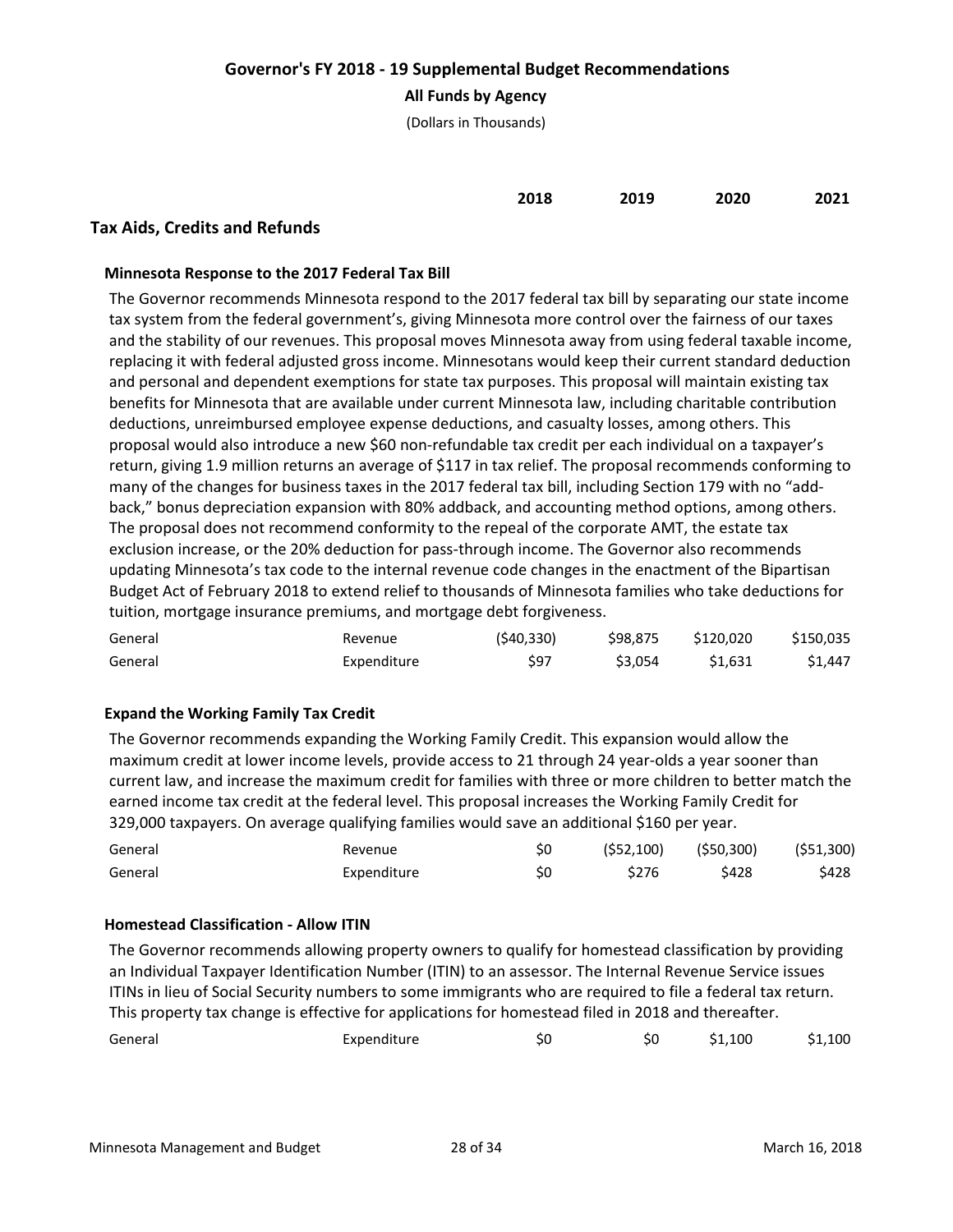## **All Funds by Agency**

(Dollars in Thousands)

|                                      | 2018 | 2019 | 2020 | 2021 |
|--------------------------------------|------|------|------|------|
| <b>Tax Aids, Credits and Refunds</b> |      |      |      |      |

## **Senior Property Tax Deferral Enhancement**

The Governor recommends amending the Senior Citizen Property Tax Deferral Program to lower the owner/occupancy requirements from 15 years to 5 years and to move the application date deadline from July 1 to November 1. These changes would let more Minnesotans participate in the Senior Citizen Property Tax Deferral Program and make it more affordable for them to stay in their homes. General Revenue \$0 \$0 (\$170) (\$250)

## **Angel Tax Credit**

The Governor recommends one-time funding in fiscal year 2019 for the Angel Tax Credit Program to fund calendar year 2018. The program provides a 25 percent credit to investors or investment funds that put money into startup companies focused on high technology, new proprietary technology, or a new proprietary product, process, or service in specified fields.

| General<br>Revenue<br>____ |  | ( \$10,000) | Ś0 | S0 |
|----------------------------|--|-------------|----|----|
|----------------------------|--|-------------|----|----|

## **Modify Data Center Exemption**

The Governor recommends the sales tax exemption for computer software used in a qualified data center be limited to computer software that exclusively operates, maintains, or monitors the enterprise information technology equipment used at the data center. The limitation does not apply to new data centers with a minimum investment of over \$200 million within 48 months. This proposal is effective for purchases made after June 30, 2018.

| General                       | Revenue | \$0 | \$6,600 | \$35,800 | \$32,200 |
|-------------------------------|---------|-----|---------|----------|----------|
| Arts & Cultural Heritage Fund | Revenue | \$0 | \$79    | \$415    | \$375    |
| Clean Water Fund              | Revenue | \$0 | \$132   | \$693    | \$627    |
| Outdoor Heritage Fund         | Revenue | \$0 | \$132   | \$693    | \$627    |
| Parks And Trails Fund         | Revenue | \$0 | \$57    | \$299    | \$271    |

#### **Corporate Tax Reform**

The Governor recommends reforming corporate taxes to end advantageous tax breaks for certain types of businesses, level the playing field for certain business transactions, and simplify corporate taxes by clarifying current laws. This package includes six individual proposals, effective for tax year 2018 and after. General Revenue \$0 \$5,500 \$8,900 \$13,600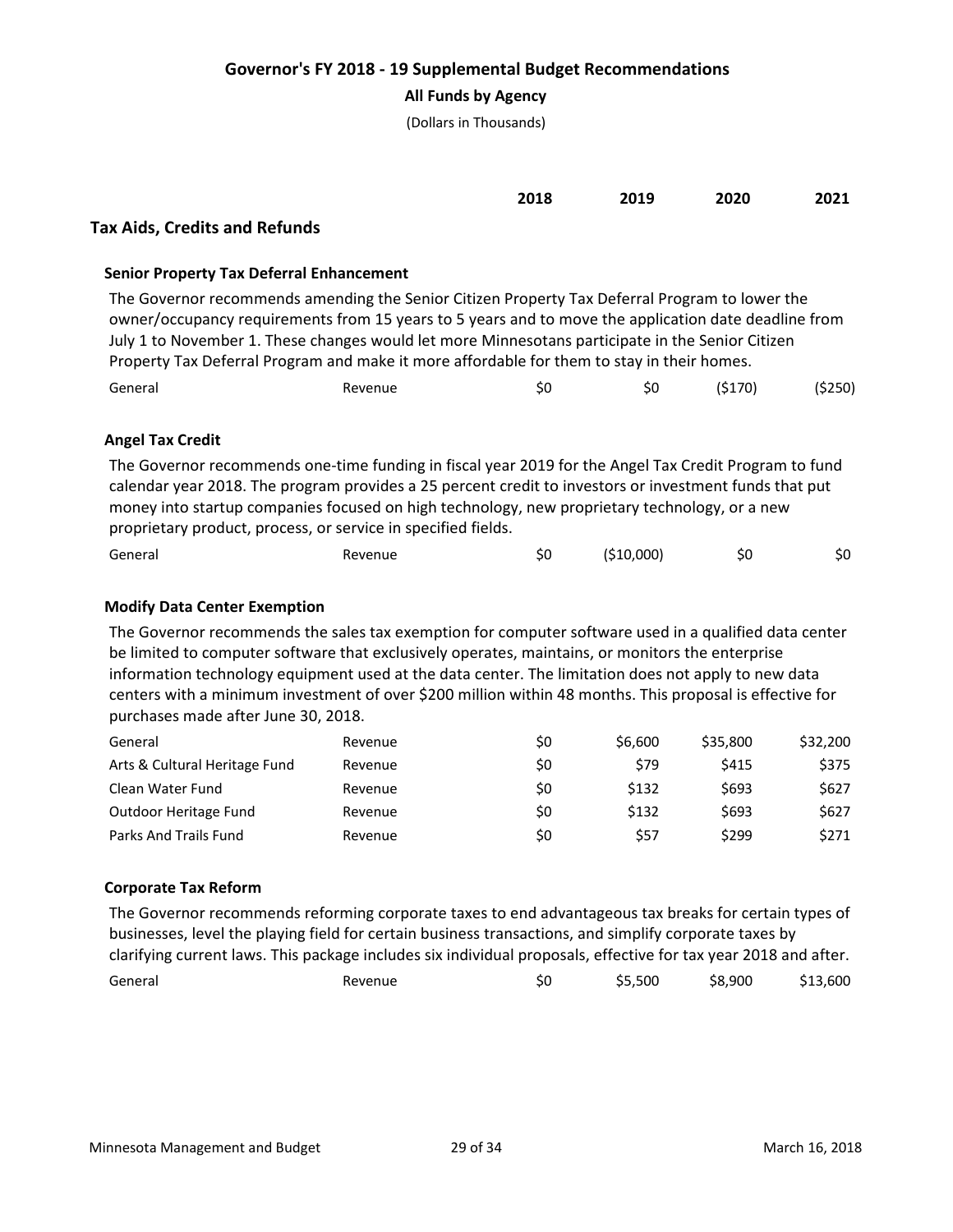## **All Funds by Agency**

(Dollars in Thousands)

| 2018 | 2019 | 2020 | 2021 |
|------|------|------|------|
|      |      |      |      |
|      |      |      |      |

# **Tax Aids, Credits and Refunds**

## **Tobacco Products Tax Changes**

The Governor recommends enacting a set of proposals to reduce tobacco tax evasion by some taxpayers, create fairness among those who sell similar tobacco products, and improve public health by reducing access to cheap tobacco (particularly among youth). This recommendation would reduce contraband tobacco products in Minnesota by standardizing the taxation of vapor products; establishing a process whereby the department can revoke a retailer's cigarette or tobacco license; requiring tax stamps be placed on other tobacco products similar to the cigarette tax stamp; expanding invoice retention requirements for cigarette and tobacco products and creating civil penalties for violations; increasing the license fees for cigarette and tobacco distributors and subjobbers, effective for tax years beginning after December 31, 2018; and providing the department greater authority to refuse to issue or renew a distributor or subjobber license.

| General                       | Revenue     | \$0 | \$891 | \$2.211 | \$2,182 |
|-------------------------------|-------------|-----|-------|---------|---------|
| General                       | Expenditure | \$0 | \$417 | \$462   | \$425   |
| Arts & Cultural Heritage Fund | Revenue     | \$0 | (52)  | (\$4)   | (54)    |
| Clean Water Fund              | Revenue     | \$0 | (53)  | (\$7)   | (57)    |
| Outdoor Heritage Fund         | Revenue     | \$0 | (\$3) | (\$7)   | (\$7)   |
| Parks And Trails Fund         | Revenue     | \$0 | (\$1) | (\$3)   | (\$3)   |

## **Repeal Sunset of the Provider Tax**

The Governor recommends repealing the sunset on the two percent taxes on hospitals, ambulatory surgical centers, health care providers, and wholesale drug distributors. Provider taxes are deposited into the health care access fund, a fund that supports spending for Medical Assistance, MinnesotaCare, and other health care-related programs. Under current law, these taxes will expire on December 31, 2019. This change would restore structural balance to the health care access fund. This proposal increases spending through Medical Assistance and MinnesotaCare, which reimburse providers for the cost of the provider tax through a rate increase. The Governor also recommends transferring \$41 million from the health care access fund to the general fund to offset the cost of reinstating the tax.

| <b>Health Care Access</b><br>Revenue |  |  | \$250,866 | \$747,913 |
|--------------------------------------|--|--|-----------|-----------|
|--------------------------------------|--|--|-----------|-----------|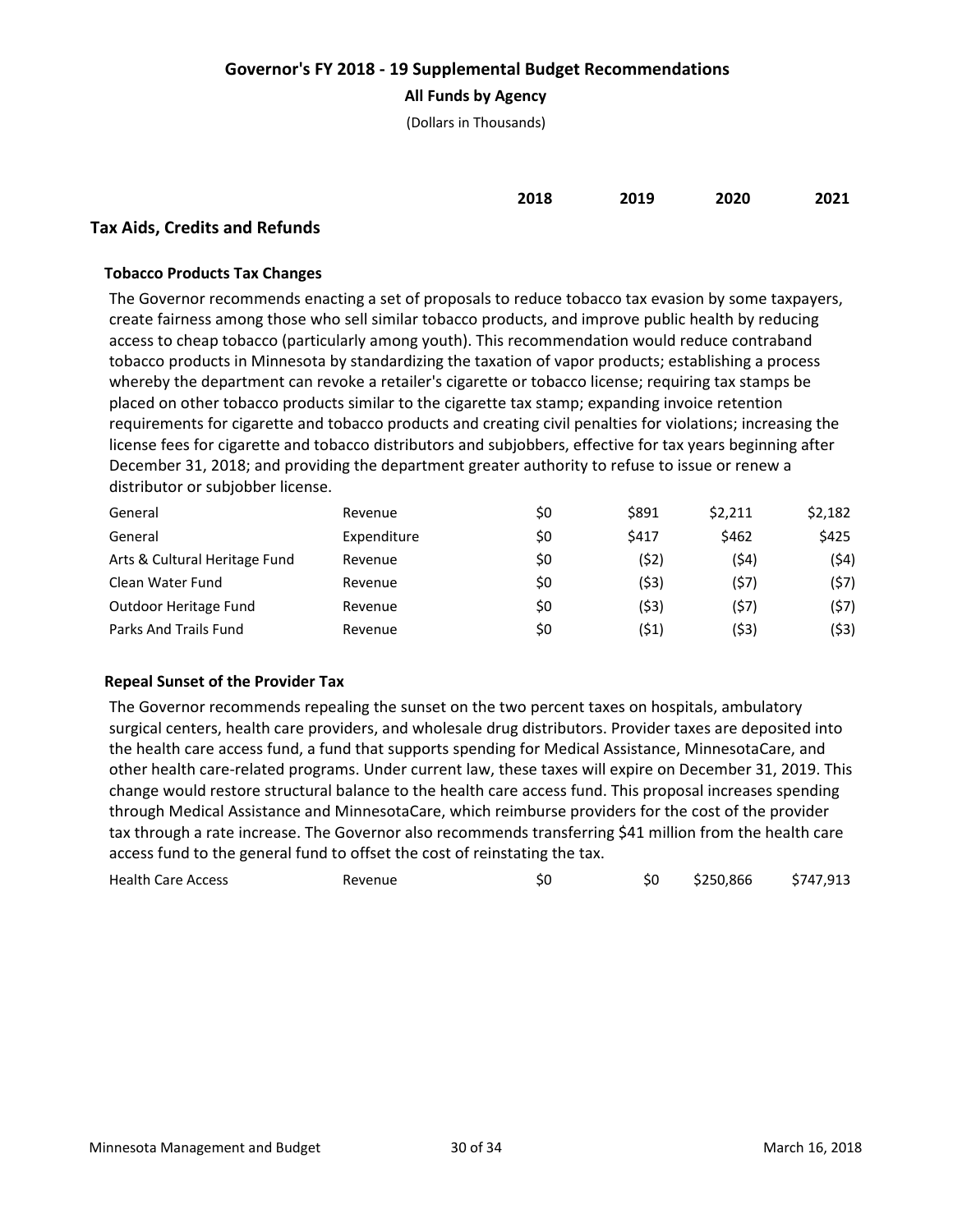#### **All Funds by Agency**

(Dollars in Thousands)

| 2018<br>___ | 2019<br>___ | 2020<br>___ | 2021 |
|-------------|-------------|-------------|------|
|             |             |             |      |

# **Tax Aids, Credits and Refunds**

**Total For: Tax Aids, Credits and Refunds**

| General                                  | Revenue     | (540, 330) | \$65,116 | \$170,591 | \$246,097 |
|------------------------------------------|-------------|------------|----------|-----------|-----------|
| General                                  | Expenditure | \$97       | \$3,747  | \$3,621   | \$3,400   |
| <b>Arts &amp; Cultural Heritage Fund</b> | Revenue     | \$0        | \$77     | \$411     | \$373     |
| <b>Clean Water Fund</b>                  | Revenue     | \$0        | \$129    | \$686     | \$623     |
| <b>Health Care Access</b>                | Revenue     | \$0        | \$0      | \$250,866 | \$747,913 |
| <b>Outdoor Heritage Fund</b>             | Revenue     | \$0        | \$129    | \$686     | \$623     |
| <b>Parks And Trails Fund</b>             | Revenue     | \$0        | \$56     | \$296     | \$269     |
|                                          |             |            |          |           |           |

## **Transportation**

#### **Debt Service on Governor's 2018 Capital Investment Bill**

The Governor recommends funding to cover the debt service costs necessary to fund the Department of Transportation's Facilities Capital Program included in his 2018 capital investment recommendations.

| Trunk Highway<br>Transfer Out | Ś0 |  | \$1,791 | \$3,097 |
|-------------------------------|----|--|---------|---------|
|-------------------------------|----|--|---------|---------|

#### **Highway 53**

The Governor recommends a onetime grant to the city of Virginia to repay loans the city incurred for costs related to utility relocation for the Highway 53 project.

| General<br>Expenditure |  | \$5,400 | SU | Ś0 |
|------------------------|--|---------|----|----|
|------------------------|--|---------|----|----|

#### **Northstar St. Cloud Extension Study**

The Governor recommends one-time funding to study the extension of the Northstar commuter rail line from Big Lake to St. Could. The funding would allow MnDOT to hire a consultant to conduct a feasibility study and oversee the work.

| General | Expenditure | SU | \$850 | Ś0 | \$0 |
|---------|-------------|----|-------|----|-----|
|---------|-------------|----|-------|----|-----|

#### **State Plane**

The Governor recommends onetime funding for the acquisition of two aircraft. Existing state aircraft, which would be replaced under this recommendation, are aging and facing substantial maintenance costs. The Trunk Highway portion of this request represents the percentage of time the state planes are used by Department of Transportation for Trunk Highway purposes.

| General       | <b>Transfer Out</b> | Ś0 | \$1,800 | S0 | \$0 |
|---------------|---------------------|----|---------|----|-----|
| Trunk Highway | Transfer Out        | S0 | \$7.200 | S0 | \$0 |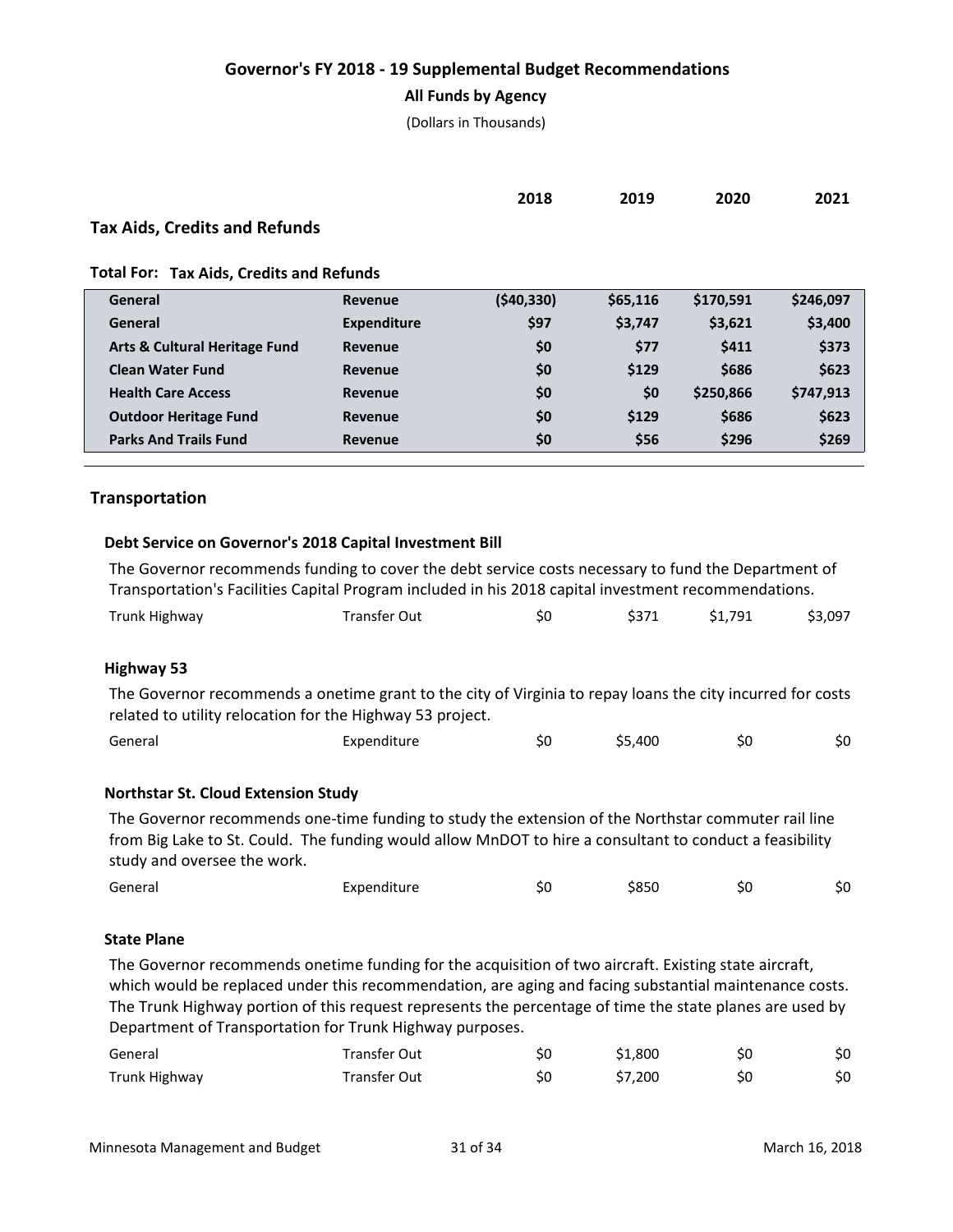# **All Funds by Agency**

(Dollars in Thousands)

|                                                                                                                                                                                                                                                                                                        |                     | 2018 | 2019     | 2020    | 2021    |  |  |
|--------------------------------------------------------------------------------------------------------------------------------------------------------------------------------------------------------------------------------------------------------------------------------------------------------|---------------------|------|----------|---------|---------|--|--|
| Transportation                                                                                                                                                                                                                                                                                         |                     |      |          |         |         |  |  |
| <b>Tribal Training Funding</b>                                                                                                                                                                                                                                                                         |                     |      |          |         |         |  |  |
| The Governor recommends funding for state agency costs of tribal training, currently absorbed by<br>MnDOT. The training informs employees about consultation and coordination with tribal governments.<br>The proposal will allow the training to continue without the sole cost being borne by MnDOT. |                     |      |          |         |         |  |  |
| General                                                                                                                                                                                                                                                                                                | Expenditure         | \$0  | \$201    | \$210   | \$235   |  |  |
| <b>Total For: Transportation</b>                                                                                                                                                                                                                                                                       |                     |      |          |         |         |  |  |
| General                                                                                                                                                                                                                                                                                                | <b>Expenditure</b>  | \$0  | \$6,451  | \$210   | \$235   |  |  |
| General                                                                                                                                                                                                                                                                                                | <b>Transfer Out</b> | \$0  | \$1,800  | \$0     | \$0     |  |  |
| <b>Trunk Highway</b>                                                                                                                                                                                                                                                                                   | <b>Transfer Out</b> | \$0  | \$7,571  | \$1,791 | \$3,097 |  |  |
| <b>University Of Minnesota</b><br><b>Resident Undergraduate Tuition Relief</b><br>The Governor recommends \$10 million in one-time funding to offset resident undergraduate tuition<br>increases at the University of Minnesota for the 2019-2020 academic year.                                       |                     |      |          |         |         |  |  |
| General                                                                                                                                                                                                                                                                                                | Expenditure         | \$0  | \$10,000 | \$0     | \$0     |  |  |
| Clean Water Return-on-Investment Research Program<br>The Governor recommends establishing a research program to assess the public value of clean water,<br>evaluate the benefits and effectiveness of the clean water fund, and improve the efficiency of future clean<br>water investments.           |                     |      |          |         |         |  |  |
| Clean Water Fund                                                                                                                                                                                                                                                                                       | Expenditure         | \$0  | \$343    | \$0     | \$0     |  |  |
| <b>Total For: University Of Minnesota</b>                                                                                                                                                                                                                                                              |                     |      |          |         |         |  |  |
| General                                                                                                                                                                                                                                                                                                | <b>Expenditure</b>  | \$0  | \$10,000 | \$0     | \$0     |  |  |
| <b>Clean Water Fund</b>                                                                                                                                                                                                                                                                                | <b>Expenditure</b>  | \$0  | \$343    | \$0     | \$0     |  |  |
|                                                                                                                                                                                                                                                                                                        |                     |      |          |         |         |  |  |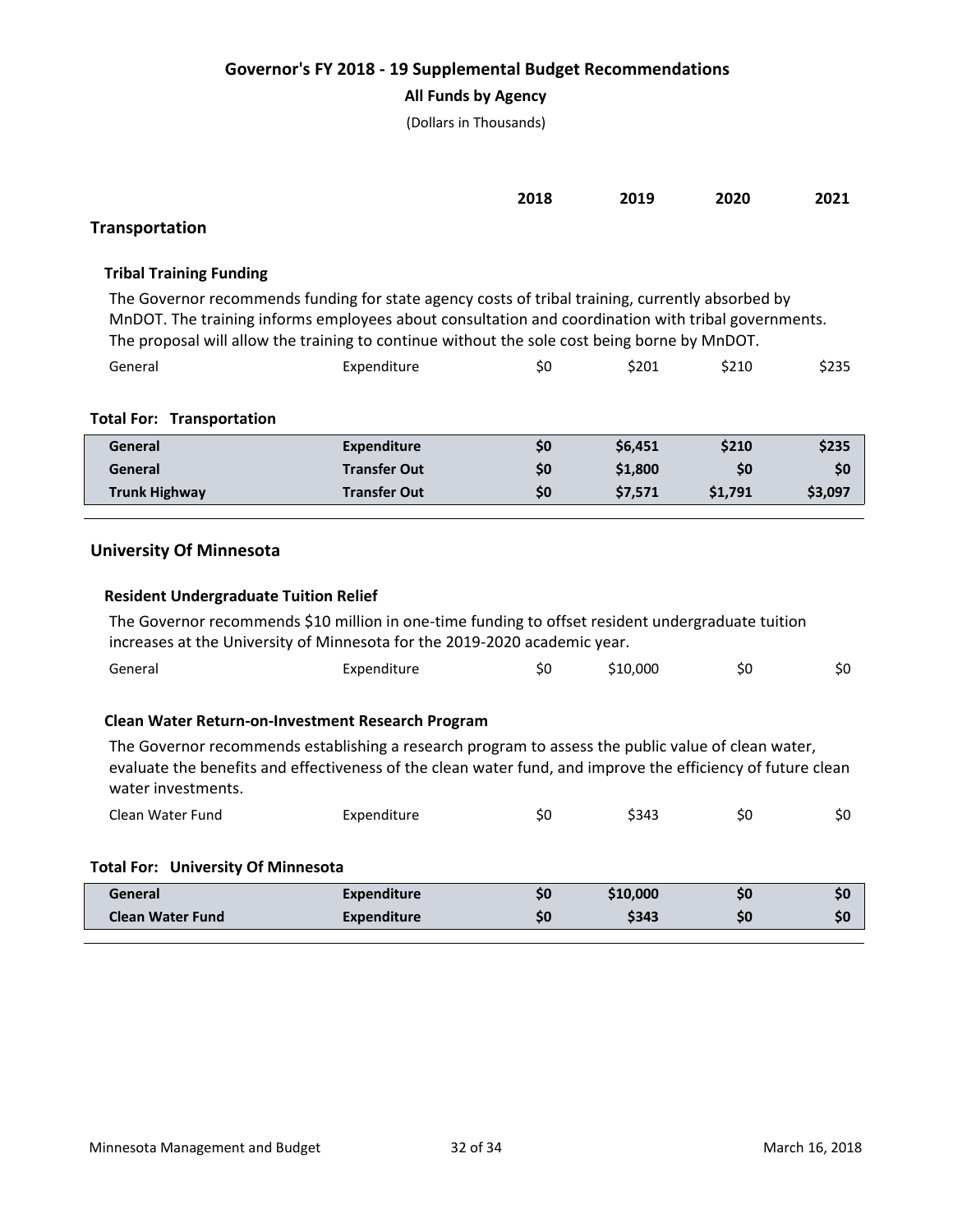## **All Funds by Agency**

(Dollars in Thousands)

| 2018 | 2019 | 2020 | 2021 |
|------|------|------|------|
|      |      |      |      |

## **Water and Soil Resources, Board of**

### **Conservation Reserve Enhancement Program**

The Governor recommends enrolling additional environmentally sensitive agricultural land into perpetual conservation easements through the Conservation Reserve Enhancement Program. This land will remain in private ownership and be permanently restored and enhanced to protect drinking water, lakes, rivers, and streams. These easements will support implementation of buffers, safeguard wetland habitat, and protect areas where municipal waters recharge.

| Clean Water Fund | Expenditure | Ś0 | \$15,000 |  | \$0 |
|------------------|-------------|----|----------|--|-----|
|------------------|-------------|----|----------|--|-----|

## **Drinking Water Protection Grants**

The Governor recommends increasing grants to local governments to improve and protect drinking water sources. These funds will be used to safeguard areas where municipal water supplies recharge and prevent pollution from feedlots and subsurface sewer water.

|  | Clean Water Fund | Expenditure |  | 55,000, | эU | Ś0 |
|--|------------------|-------------|--|---------|----|----|
|--|------------------|-------------|--|---------|----|----|

### **One Watershed, One Plan Grants**

The Governor recommends providing grants to local governments to support community plans that protect and improve watersheds. These plans provide strategic approaches to improve regional water quality, and may include developing water and sediment control basins, grade stabilization structures, grassed waterways, and side water inlets.

| Clean Water Fund | Expenditure |  | \$4.422 |  | \$0 |
|------------------|-------------|--|---------|--|-----|
|------------------|-------------|--|---------|--|-----|

#### **Operating Adjustment**

The Governor recommends a supplemental appropriation for the Board of Water and Soil Resources to fund GO bond-ineligible costs related to its Reinvest in Minnesota and local roads bonding projects, rent increases at its Saint Paul building, and retirement payouts.

| General                 | Expenditure                                   | \$133 | \$294    | \$51 | \$51 |
|-------------------------|-----------------------------------------------|-------|----------|------|------|
|                         |                                               |       |          |      |      |
|                         |                                               |       |          |      |      |
|                         | Total For: Water and Soil Resources, Board of |       |          |      |      |
| General                 | Expenditure                                   | \$133 | \$294    | \$51 | \$51 |
| <b>Clean Water Fund</b> | Expenditure                                   | \$0   | \$24,422 | \$0  | \$0  |